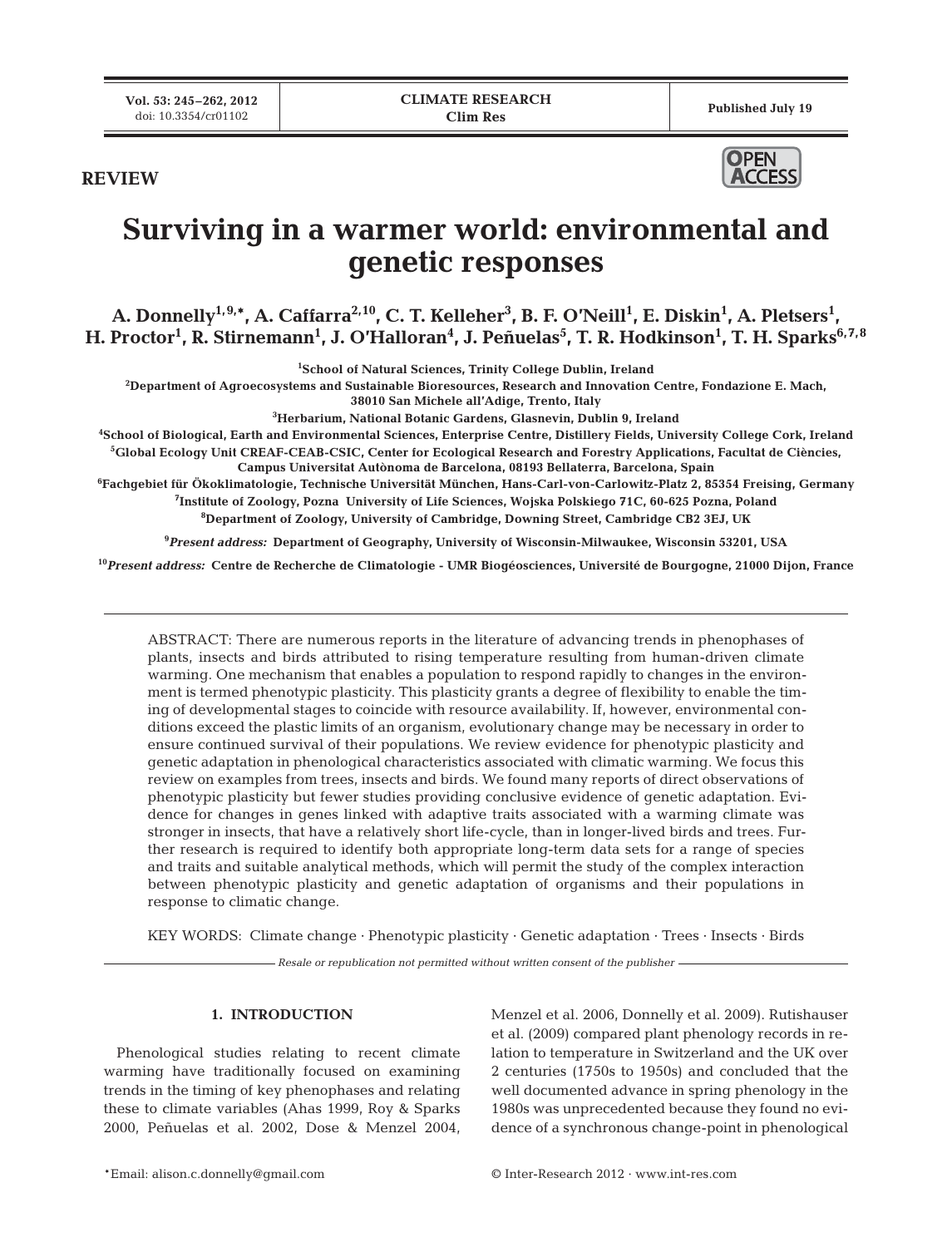

Fig. 1. Examples of phenological response to temperature: (a) first flowering date of blackthorn *Prunus spinosa* to mean Jan-Mar temperature (slope  $= -13.1$  $\pm$  1.5, R<sup>2</sup> = 69.6, n = 34), (b) first spawning date of common frog *Rana temporaria* to mean Feb temperature (slope  $=-4.2 \pm 0.8$ ,  $R^2 = 51.4$ , n = 26), (c) first leafing date of pedunculate oak *Quercus robur* to mean Feb–Apr temperature (slope  $=-6.6 \pm 1.2$ ,  $R^2 = 58.4$ , n = 24), (d) first appearance date of orange tip butterfly *Anthocharis cardamines* to mean Mar–May temperature  $(slope = -11.3 \pm 2.3, R^2 = 44.8, n =$ 32). Linear regression lines superimposed; all p < 0.001. Data recorded by A. Phillips in Walsall, UK, in 1976–2009, provided courtesy of the UK Phenology Network. All temperatures are from the Central England series. Both vertical and horizontal scales vary

records at the 2 sites over the study period (which predated the 1980s). Fig. 1 presents 4 examples of the temperature-phenophase relationship, which clearly shows that the phenology of the trees *(Prunus* and *Quercus*), frog *(Rana)* and butterfly *(Anthocharis)* advanced when spring temperature increased. Whereas these responses have proven useful as indicators of climate warming, the potential for organisms to adapt genetically to a changing environment has received less attention (Bearhop et al. 2005, Jonzén et al. 2006, Sparks & Tryjanowski 2007).

Different environments may induce a plastic response in behavioural, morphological, developmental and physiological characteristics in an individual (Price et al. 2003, Pigliucci et al. 2006, Fonti et al. 2010). In response to such pressures, phenotypic plasticity enables an organism to alter the timing of its developmental stages (Bradshaw 1965) without altering its genetic composition. Fig. 2, for example, illustrates that flowering date is later in more northern than southern latitudes demonstrating a degree of plasticity in this characteristic in res ponse to temperature. Beyond these temperature limits, imposed by genetic composition, flowering will not take place. Phenotypic plasticity is generally a shorter-term response than genetic adaptation depending on the species in question (Sánchez-Vargas et al. 2007) and ensures the continued survival of organisms in a changing environment. For example, it enables plants and animals to respond to seasonal changes in temperature and allows birds and insects to modify their behaviour in response to environmental variation during migration (Hüppop & Hüppop 2003, Vähätalo et al. 2004). However, if the range of



Fig. 2. Hypothesised relationship between flowering date and temperature, where extreme dates are probably observed at latitudinal extremes of a species range. Adapted from Sparks et al. (2000)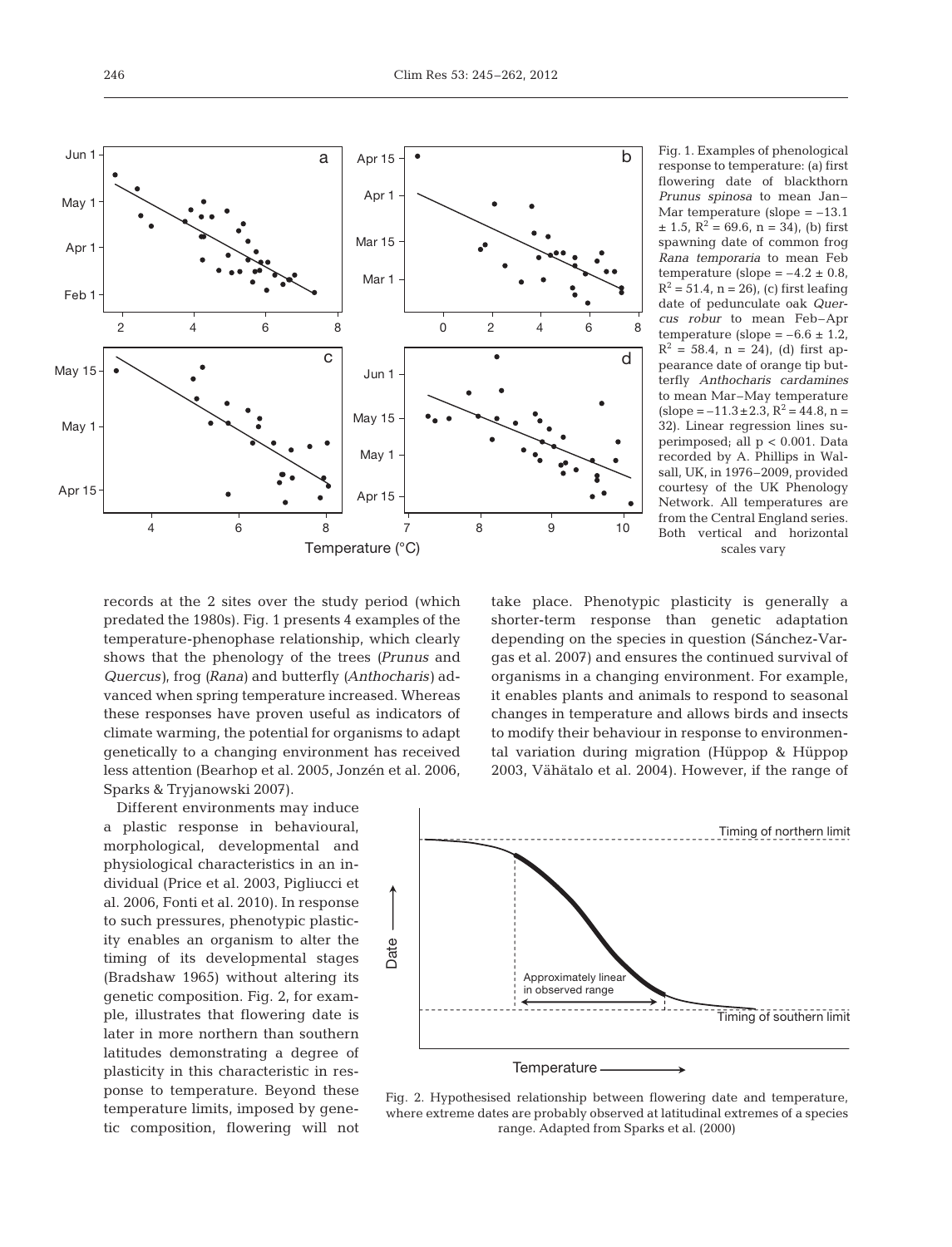environmental conditions exceeds the plastic limits (of a particular trait) of an organism, there may be in creased selective pressure at a population level for genetic adaptation in that trait (Gienapp et al. 2008). Furthermore, the nature of the plastic response of populations is also under selective pressure and this is not necessarily directional. Therefore, plasticity interacts with environmental conditions in a complex way to influence genetic change (Price et al. 2003, Pigliucci et al. 2006). Fig. 3 illustrates how a stable rise in temperature may initially induce a phenotypically plastic response in the timing of flowering in a tree population, which may ultimately lead to a genetic change through natural selection in favour of earlier flowering trees.

In contrast to phenotypic plasticity, genetic adaptation arises out of selection of favourable traits in populations. Climate change has been shown to directly influence heritable genetic changes in birds, insects and other animals (Bradshaw & Holzapfel 2006, Karell et al. 2011). The predicted spatial and temporal heterogeneity in patterns of climate change will correspond to similarly heterogeneous selection pressures (Jonzén et al. 2007). Species with a specialized ecology and a narrow geographical range are also vulnerable to changes that could alter their habitat. For such species, survival will depend on a fast rate of genetic adaptation at the population level and/or a high degree of phenotypic plasticity.

The aim of this review was to investigate if and how a number of species in a number of different taxa are responding to recent climate warming. We chose to examine the literature for evidence of 2 mechanisms that operate at different timescales, depending on the species in question, but which both allow species to survive in a changing environment: phenotypic plasticity and genetic adaptation. Furthermore, we aimed to determine if specific examples of genetic adaptation attributable to climate warming were available across a range of short- and long-lived species and to test the hypothesis that species cannot adequately respond to climate warming by means of phenotypic plasticity alone.

In order to keep the review focused, we identified 3 representative groups of organisms, namely trees, insects and birds, which encompass a range of trophic levels. Well-documented phenotypically plastic responses to warming found in other groups, such as herbaceous plants (Fitter & Fitter 2002, Dunne et al. 2003), mammals (Inouye et al. 2000, Post & Forchhammer 2008, Monteith et al. 2011, Moyes et al. 2011) and fish (Beebee 1995, Sims et al. 2004, Genner et al. 2010) are dealt with elsewhere in the literature. Climate change will undoubtedly have a variety of impacts on a wide range of taxa, but we felt it appropriate to concentrate on the 3 chosen groups.

## **2. EVIDENCE OF PHENOTYPIC RESPONSES**

# **2.1. Timing of leafing in trees**

Shifts in plant phenology and species' ranges in response to changing temperature have been widely reported (Chmielewski & Rötzer 2001, Parmesan 2006, Cleland et al. 2007, Peñuelas et al. 2007). Trees are under selective pressure from a range of climate change variables, such as rising temperatures, changes in precipitation patterns and increasing frequency of extreme weather events. Because trees are



Fig. 3. Effect of genetic adaptation on a phenotypically plastic characteristic in response to a permanent change in environmental condition. Population of trees (circles) exhibit (a) late flowering in the current environment but if environmental conditions change such that temperature rises, there is potential for early flowering to occur; (b) a new earlier flowering phenotype results from phenotypic plasticity with no genetic change and (c) subsequently natural selection may genetically 'fix' the earlier flowering phenotype in the new stable warmer environment, assuming there will be no regular late frosts. Adapted from Pigliucci et al. (2006)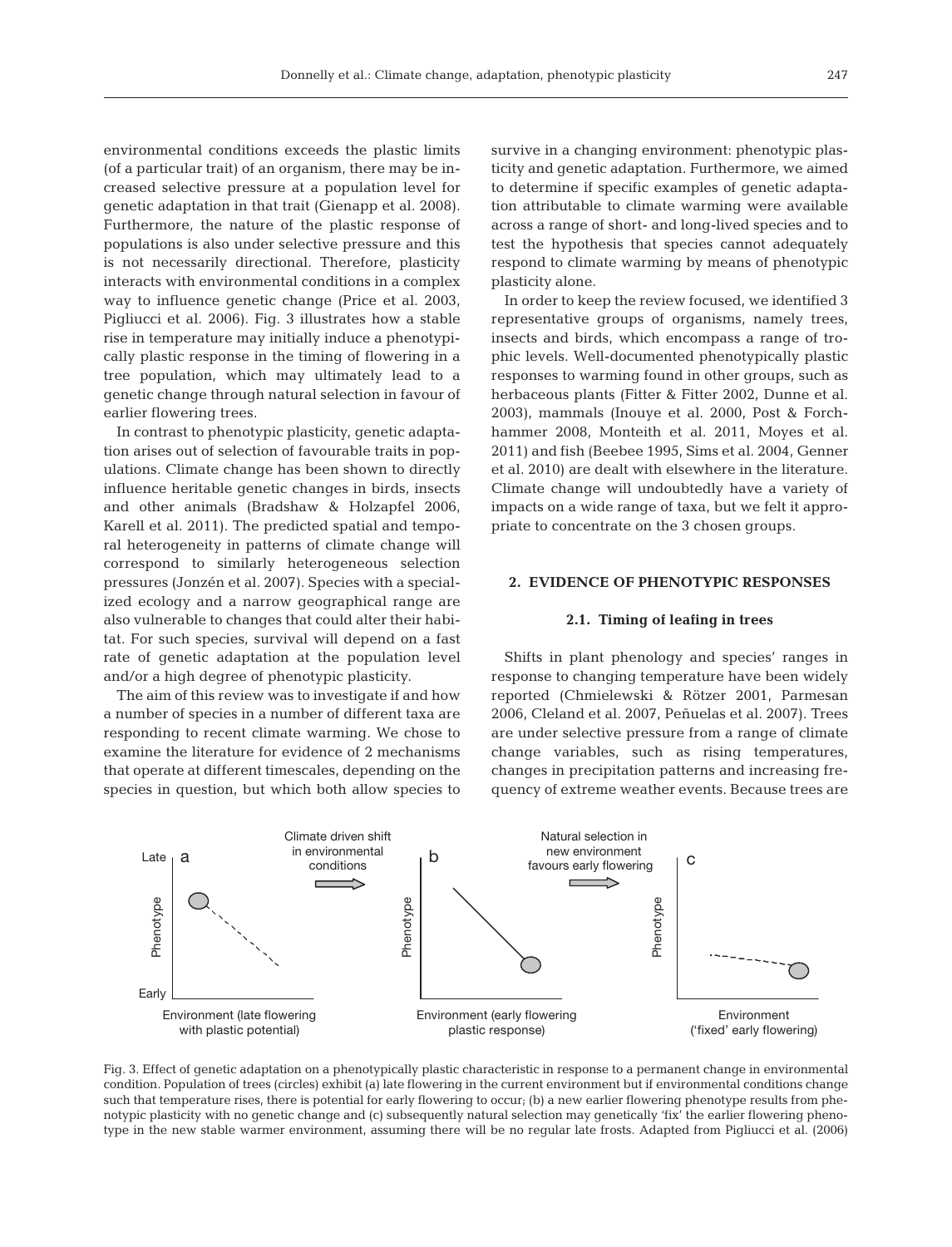both sessile and long-lived and, unlike many animals, cannot easily migrate to a suitable habitat, individuals must respond to environmental variations through phenotypic plasticity. The type of phenotypic response will vary depending on the type of pressure. Gradual changes such as slowly rising temperatures are likely to cause increases in metabolic rate and/or advances in phenological events. In contrast, the occurrence of extreme events is likely to cause a sudden response involving survival and re covery mechanisms (Gutschick & BassiriRad 2003). For example, the ability to survive strong winds depends on the ability to withstand mechanical stress (survival mechanism) and regenerate damaged tissues (recovery mechanism). Similarly, the survival in ex tremely warm climatic conditions depends on the ability to readily synthesise heat shock proteins, reduce evapotranspiration and to recover from damage afterwards (Bradshaw 1972, Mc Dowell et al. 2008). However on a broader timescale, tree populations can respond to changing conditions by migrating to more suitable ecological niches. If they fail to do this, they may face extinction (Aitken et al. 2008).

Recent phenotypic responses are well documented in studies of tree phenology across Europe (Menzel 2000, Menzel et al. 2001, 2006, Chmielewski & Rötzer 2001, Donnelly et al. 2006, Vitasse et al. 2010). Tree species are responding to warmer spring temperatures by advancing the timing of bud burst (Schleip et al. 2008, 2009a,b). The critical nature of this timing is illustrated, for example, in studies on *Fagus sylvatica,* which have shown that early bud burst coinciding with late frost episodes leads to leaf injury and subsequent reduced growth (Kreyling et al. 2011). Some studies have presented evidence of an inadequate ability of tree populations to genetically adapt fast enough to climate warming (Jump et al. 2006a, Aitken et al. 2008, Peñuelas et al. 2008, 2011), but other studies on bud burst timing have shown that trees possess sufficient phenotypic plasticity to enable them to cope with climatic variations and capitalize on earlier spring warming by extending their growing season (Schleip et al. 2009b, Vitasse et al. 2010). For example, Vitasse et al. (2010) showed that beech *(Fagus)* and oak *(Quercus)* trees of different provenances grown in common gardens along an altitudinal gradient displayed a high level of phenotypic plasticity with the timing of leaf unfolding advancing by an average of 5.7 d with every 1°C rise in temperature. This pronounced plastic response should enable such species to respond to rapidly increasing temperatures (Vitasse et al. 2010). Previous studies

(Kramer 1995) compared spring phenophases of genotypically homogenous clones of different tree species grown at various European sites (International Phenological Gardens) and found that the variation in their phenological response was comparable to that of heterogeneous local populations. This illustrated that levels of variation in individuals were similar to variation that is expected in the outbred population as a whole. This finding implies that plasticity might account for most of the variation observed in plant phenology, and suggests that at least some responses to environmental triggers, are so plastic that they have not been subject to local selection in tree populations.

These studies, and the fact that long-lived trees are capable of advancing or delaying their phenophases to remain synchronized with local weather conditions, suggests that the timing of bud burst is a highly plastic trait, controlled by temperature. However, there is a lack of understanding of its limits and of any underlying variation in the genes controlling it. Vitasse et al. (2010) demonstrated a potential limit to the plastic response in leaf unfolding dates and highlighted the importance of the interaction between variables affecting the response. In their study, the growing season was extended in response to a rise in temperature of up to 10°C but was shortened above this threshold. Similarly for European oak, Morin et al. (2010) showed a deceleration in the rate of leaf unfolding advance as temperatures increased. Furthermore, Sparks et al. (2000) suggested a similar pattern for flowering date (Fig. 2). These non-linear responses in spring phenology to environmental conditions, and the interaction between multiple factors (such as temperature and photoperiod) must be taken into account when developing predictive models of phenology (Körner & Basler 2010, Morin et al. 2010, Caffarra et al. 2011).

The evidence presented above suggests a limit to the phenotypic plasticity that affords trees the ability to respond to rising temperatures. Whereas some res ponses, such as the relationship between bud development and temperature in fully chilled tree seedlings, have been clearly described (Sarvas 1974, Cannell & Smith 1983, Caffarra & Donnelly 2011), many more require clarification, especially those involving interactions between multiple factors. For example, the phenological response to temperature depends on factors such as (1) the particular stage in the life-cycle of the plant, (2) photoperiod, (3) previous events during the growing season (Heide 2003), and (4) the age of the plant (Augspurger & Bartlett 2003). In addition, the response to temperature ap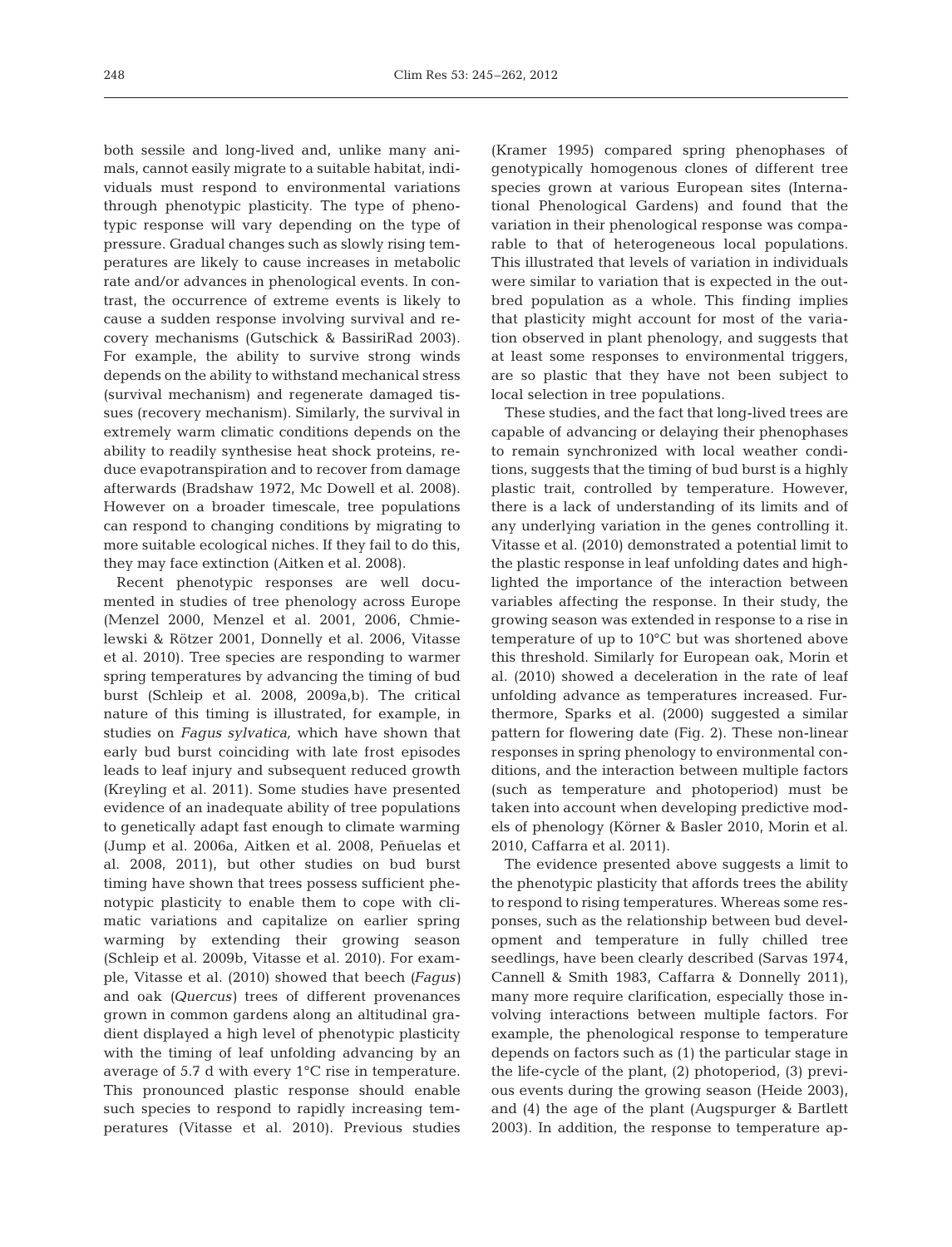pears to be more pronounced in the case of spring phenophases than summer phenophases (Schleip et al. 2009b). Given these inconclusive reports, it would be useful to perform more experimental studies to model the reaction norms of tree phenology to a range of environmental factors and their interactions. A more detailed knowledge of these responses is crucial in order to disentangle phenotypically plastic responses from genetic adaptations to climate change.

#### **2.2. Insect phenophases**

Recent climate warming has been cited as the driving force behind the advancement of phenological events in insects, including the timing of first appearance of bees (Gordo & Sanz 2005, Sparks et al. 2010), butterflies and moths (Stefanescu et al. 2003, Altermatt 2010, Westwood & Blair 2010), aphids (Zhou et al. 1995, Harrington et al. 2007), hoverflies (Morris 2000) and dragonflies and damselflies (Hassall et al. 2007, Dingemanse & Kalkman 2008). Phenotypic plasticity in thermal dependence allows herbivores and pollinators to closely match the phenology of their host plants that may also have advanced phenophases with climatic warming (van Asch & Visser 2007, Hegland et al. 2009).

While the timing of first appearance is often the most recorded phenophase in insects, other phenophases are also affected by climatic warming. Many species of insects migrate, both short and long distances, and often vertically (i.e. to different altitudes). As such, the timing of migration can be a useful phenophase to consider in climate change studies. Aphid species, in particular, frequently exhibit short distance migratory flights from a primary host (on which the aphids often overwinter) to a secondary host. Many aphid species in the UK have shown an advance in migration times between hosts over the last 30 yr in response to increasing temperatures (Zhou et al. 1995, Harrington et al. 2007). Several aphid species do not, however, show an advance in first appearance over the same time period, demonstrating the importance of considering a range of phenophases to determine the effects of climate warming as some may be more plastic than others (Hullé et al. 2010).

Adaptive change in one phenophase may adversely affect subsequent phenophases. Doi (2008) found that spring emergence of dragonflies in Japan has come later with increasing temperatures over time. This change was thought to be the result of a shift of the second generation of this bivoltine species, with active periods later in the autumn resulting in a delay in winter diapause and subsequent delay in spring emergence. This later spring emergence may lead to mismatches with food source phenology. Last appearance dates and length of flight season are also important parameters to observe for change and plasticity, particularly in multivoltine species. These species have fast developmental rates thus allowing existence of multiple generations each year. The number of generations per year is usually plastic, dependent on resource availability and temperature (Scoble 1995). Climate warming can contribute to faster development, shorter generation times, and increased numbers of generations per year in multivoltine species, which can prolong the flight period and result in a later last appearance date (Altermatt 2010, Martín-Vertedor et al. 2010).

An analysis of phenology of the European grape vine moth *Lobesia botrana* in Spain over the last 20 yr found advancement in the timing of first appearance and an increase in the number of generations per year coupled with an extended flight season (Martín-Vertedor et al. 2010). A wider analysis of flight periods of multivoltine European moth species found that the number of generations per year, and consequently flight periods, have significantly increased over the last 150 yr, particularly since the 1980s (Altermatt 2010). An increase in the number of generations per year and periods of activity are particularly important with regard to agricultural pests, and consequently, several phenological models have been developed to try to predict periods of activity (Kocmánková et al. 2010, Luedeling et al. 2011). For ex ample, a phenological model of multiple pests (codling moth *Cydia pomonella*, navel orangeworm *Am ye lois transitella*, two-spotted spider mite *Tetra nychus urticae*, and European red mite *Panonychus ulmi)* of walnut in California predicted that the number of generations per year of all of the species modeled would increase with increasing temperatures (Luedeling et al. 2011). A similar model of multiple pests (European corn borer *Ostrinia nubilalis* and Colorado potato beetle *Leptinotarsa decemlineata)* in central Europe also found increased numbers of generations per year with temperature increases (Koc mán ková et al. 2010). While the pest pressure is predicted to increase in both of these systems with climate change, both sets of authors admit that neither of the models include information on winter diapause requirements, and that more research is necessary to improve model predications.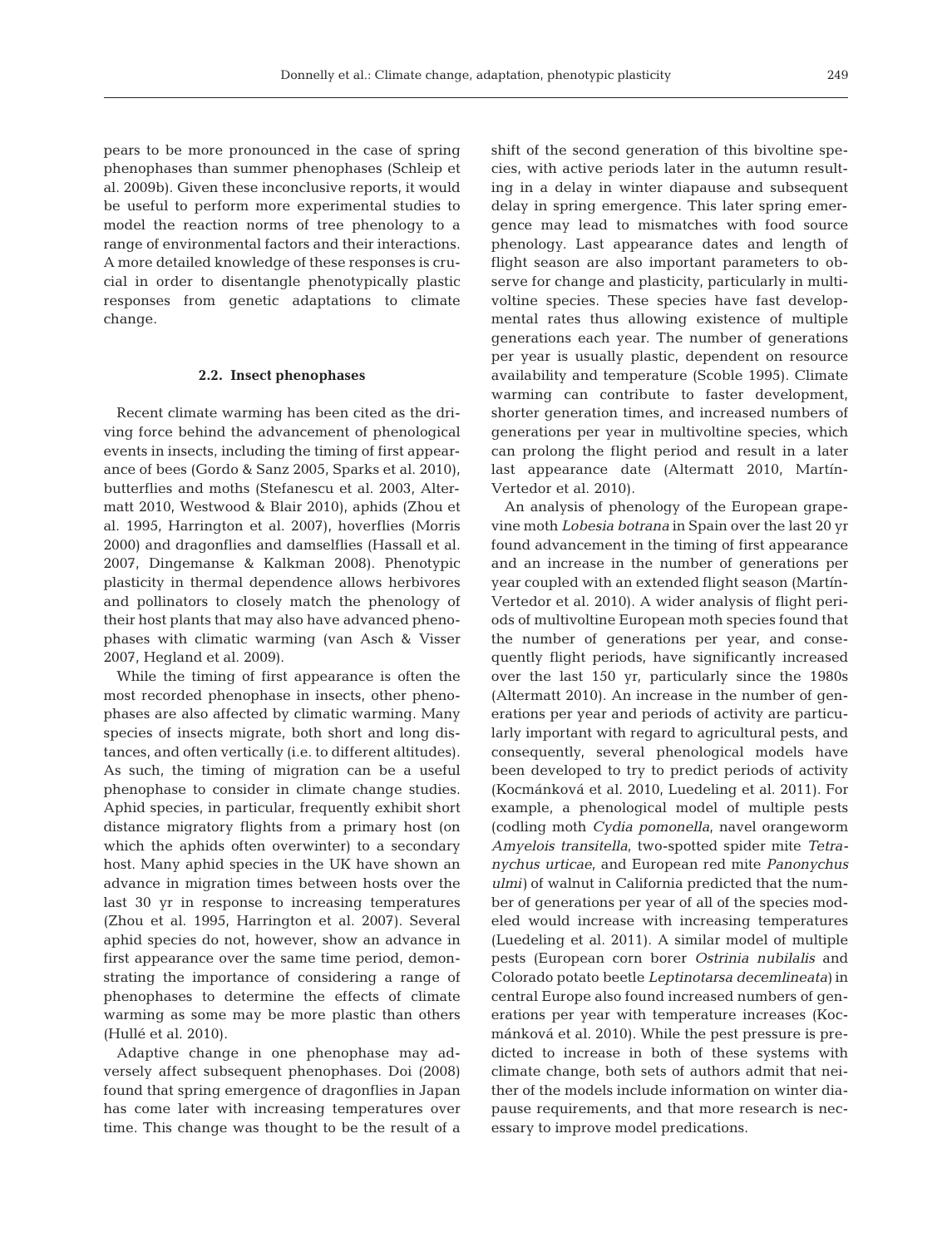#### **2.3. Bird phenology**

## 2.3.1. Arrival time of migratory birds

In terms of adjusting to climate change, phenotypic plasticity in birds may involve changes in diet, habitat selection and migratory behaviour (Dunn & Winkler 2010). Migratory birds are particularly vulnerable to warming as their annual life cycle involves breeding, moult and 2 migration events (Pulido et al. 2001), all of which are influenced by temperature. In general, migratory birds respond to rising spring temperature by arriving earlier at their breeding grounds (Hüppop & Hüppop 2003, Sparks et al. 2005, Donnelly et al. 2009, Lehikoinen & Sparks 2010, Saino et al. 2010) and by laying their eggs earlier (Both & Visser 2001, Both et al. 2006), thus increasing their potential for sustained synchronization with their food source (caterpillars and other insects) and subsequent breeding success. The advance in the timing of arrival has been shown to be greater for earlier migrating species than later migrating species (Sparks et al. 2005, Lehikoinen & Sparks 2010). However, not all species respond to rising temperature in the same way. For example, a long distance bird species, the willow warbler *Phylloscopus trochilus*, has been shown to arrive later at their breeding grounds in response to increasing temperature (Barrett 2002, Peñuelas et al. 2002).

Short-distance migrants are able to respond relatively quickly to environmental changes at the breeding grounds but long distance migrants may be constrained in their plastic responses by endogenous rhythms that control migration, as migration onset is unlikely to be directly linked to climate at the breeding ground (Visser et al. 1998, Cotton 2003, Lehikoinen et al. 2004, Jonzén et al. 2006, Pulido 2007, Lehikoinen & Sparks 2010, Saino et al. 2010, Tøttrup et al. 2010). However, recent research proposed that trans-Saharan migrant birds may be able to gauge climatic conditions in the breeding grounds if meteorological conditions in Europe (during the breeding season) co-vary with those in Africa (during late winter) and thus respond phenotypically by adjusting their migration to optimise arrival time (Saino & Ambrosini 2008). Indeed, teleconnections between large-scale climate systems such as the El Niño Southern Oscillation (ENSO) and the North Atlantic Oscillation (NAO) have been reported (e.g. Hurrell & Trenberth 2010).

Migration timing may also be influenced by habitat development rates in spring, as different habitats respond differently to climate change, thus potentially

impacting food availability for arriving migrants (Lehikoinen & Sparks 2010). A study of a range of migrants in North America during the last century revealed that grassland species advanced more than scrubland species while forest species showed little advance (Butler 2003), suggesting that habitat type and timing of arrival are strongly correlated.

Earlier arrival at a breeding ground has consequences for the timing of breeding and (where appropriate) the number of broods produced by migratory birds. A significant advance in laying date in response to warming has been reported for a range of bird species at a range of locations (Dunn & Winkler 2010). Both & te Marvelde (2007) compared geographical variation in egg-laying dates of a short distance (European starling *Sturnus vulgaris)* and a long distance (pied flycatcher *Fice dula hypoleuca)* migrant over a 25 yr period in Europe. They reported that the rate of temperature increase varied over geographical area and over the spring season and that this resulted in spatial and temporal heterogeneity in egg-laying dates across Europe. The long-distance bird migrated later in the season than its short-distance counterpart and travelled over a larger geographical area, thus exposing the birds to a wider range of temperature changes. Due to differing rates of warming, northern populations of the pied flycatcher experienced more warming during migration than southern populations; therefore, conditions along the migration routes appear to vary over space and time, with migration and egg-laying dates varying accordingly. As a result, the phenological response to environmental change within a species may differ at different locations.

### 2.3.2. Egg-laying times of resident birds

A study in the UK by Charmantier et al. (2008) showed that, over a 47 yr period, the egg-laying dates of a resident great tit *Parus major* population advanced, by 2 wk, in tandem with availability of a key food source: the winter moth *Operoptera brumata*. The authors reported a strong correlation between these events and increasing spring temperature and concluded that changing environmental conditions resulted in a phenotypic response alone, with no evidence of changes in the plastic response itself. More recently Matthysen et al. (2011) found a similar pattern of advancing egg-laying date for both blue tits *Cyanistes caeruleus* and great tits in Belgium.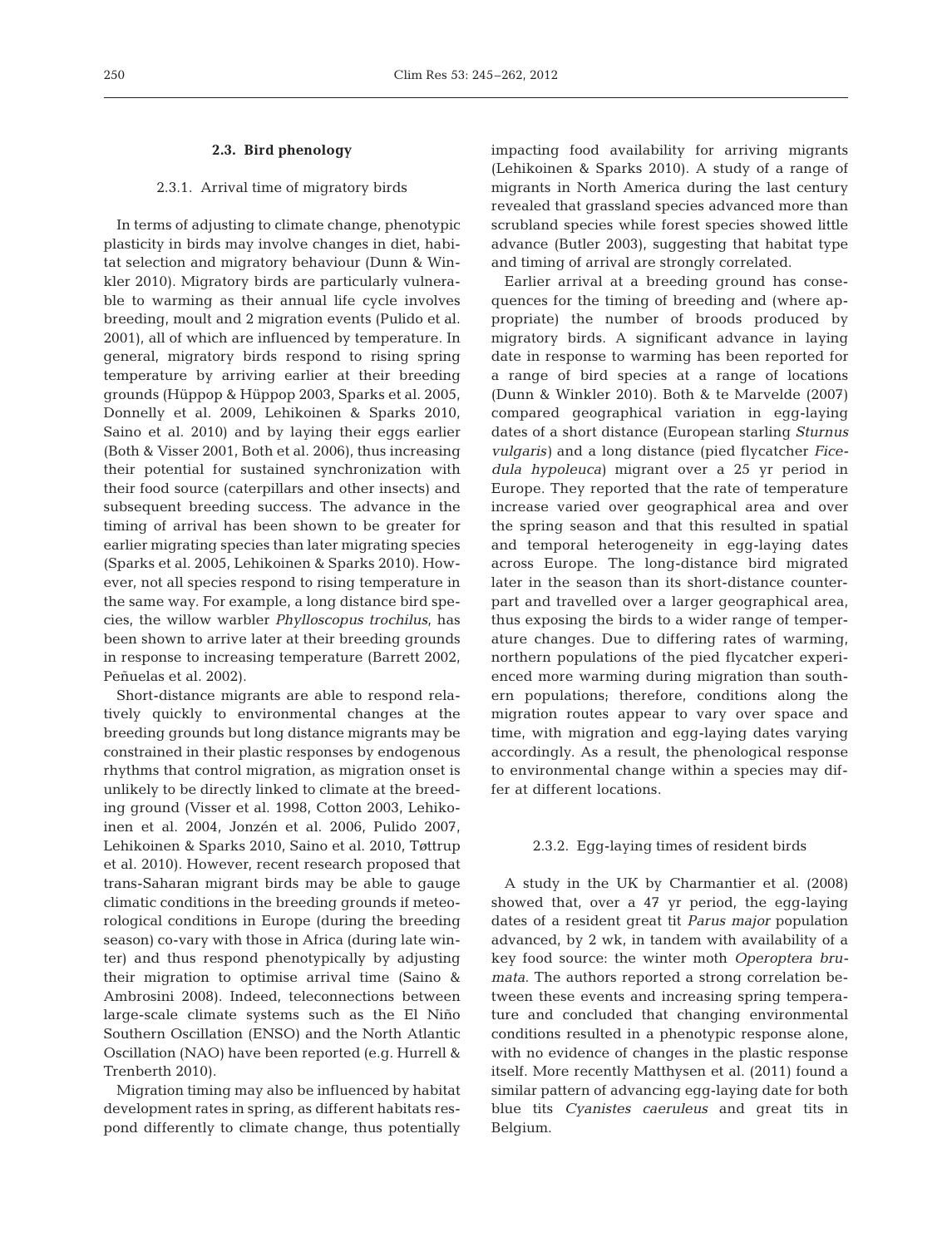However, this was not found to be the case for a similar population of birds in the Netherlands. Visser et al. (1998) reported no advance in the egg-laying date of resident great tits over a 23 yr period, even though spring temperature increased, and both leaf and caterpillar emergence occurred earlier. Both (2010) suggested a genetic component might also help explain the different responses between the 2 populations, such that the Dutch population showed some degree of genetic variation for reaction norms of laying date on temperature whereas the UK population did not.

If interdependent species respond to climate warming at the same rate, such as in the case of the great tits and their caterpillar prey in the UK (Charmantier et al. 2008) and Belgium (Matthysen et al. 2011), synchrony will be maintained in the future. However, climate warming has the potential to disrupt existing phenological synchronies as in the case of great tits and winter moth caterpillars in the Netherlands (Visser et al. 1998). In addition, Both et al. (2005) reported a mismatch between arrival time of the pied flycatcher and their main food source. The resulting mismatches across trophic levels can have severe negative consequences, and even threaten population viability (Nussey et al. 2005). However, other competitors may flourish if they are able to keep pace with their food source. The evidence from both migrant and resident birds suggests that phenotypically plastic responses to warming are an important mechanism that enables birds to respond to a changing environment. But the limits of this mechanism remain to be tested.

#### **3. EVIDENCE OF EVOLUTIONARY RESPONSE**

## **3.1. Genetic variation in trees across climatic gradients**

The evolutionary response of plants to climatic gradients is clearly shown in studies of adaptation in local populations of different tree species across Eurasia (Savolainen et al. 2007). For example, aspen *Populus tremula* is distributed from the Mediterranean to the Subarctic, and across a broad longitudinal range from the European Atlantic coast inland to Russia (Jalas & Suominen 1976). Local populations of such species are genetically adapted to their specific growing conditions (Hall et al. 2007, Savolainen et al. 2007, Dounavi et al. 2010). Genetic adaptations of local populations to climate have been shown for several tree species through provenance testing

(Savolainen et al. 2007, Aitken et al. 2008) whereby plants/seeds collected from a variety of locations are grown under common conditions in order to assess their performance. Plant species may be capable of surviving outside their normal range but are prevented from establishing populations because of several factors such as competition and pre- or postzygotic breeding barriers (Thomasset et al. 2011). This is clearly demonstrated by the fact that a species from a specific climatic zone is capable of survival and may often thrive when grown in different botanic gardens with a range of contrasting environmental conditions.

Some climatic-related genetic adaptations in specific populations have been recorded. In the case of aspen, a common garden study of Swedish populations found that trees from lower latitudes flushed earlier than ones from higher latitudes (Hall et al. 2007). A similar study on pine bud set across a latitudinal gradient from Spain to Finland showed that the timing of bud set was determined by the geographic origin of the plant rather than the conditions of growth in the study sites (García-Gil et al. 2003). In these cases, differences in phenological response among populations were primarily determined by genetic adaptation of the source populations to local conditions from which they were collected. Adaptive differentiation of populations in temperate and boreal forests persists despite the homogenizing action of gene-flow (Savolainen et al. 2007). In addition to this, co-occurring tree species can also show considerable inter-specific variation in their response to the environment in which they are growing (Lechowicz 1984, Ogaya & Peñuelas 2007). For example, in a drought experiment on a Mediterranean holm oak forest, the dominant tree species varied in biomass production. Under drought conditions, *Arbutus unedo* and *Quercus ilex* showed a sharp reduction in biomass whereas *Phillyrea latifolia* appeared to be insensitive to drought in terms of biomass production (Ogaya & Peñuelas 2007).

Other studies have highlighted a strong heritable component in phenology-related traits such as bud set and bud burst (Bradshaw & Stettler 1995, Yakov lev et al. 2006). Bradshaw & Stettler (1995) mapped regions of the poplar genome responsible for phenology of leaf flushing in an  $F_2$  generation derived from a cross between *Populus deltoides* (Eastern cottonwood) and *P. trichocarpa* (Black cottonwood). They identified 5 quantitative trait loci (QTLs) of large effect that were responsible for a large proportion of genetic variation in the timing of spring leaf flush. They did not however, investigate a broad range of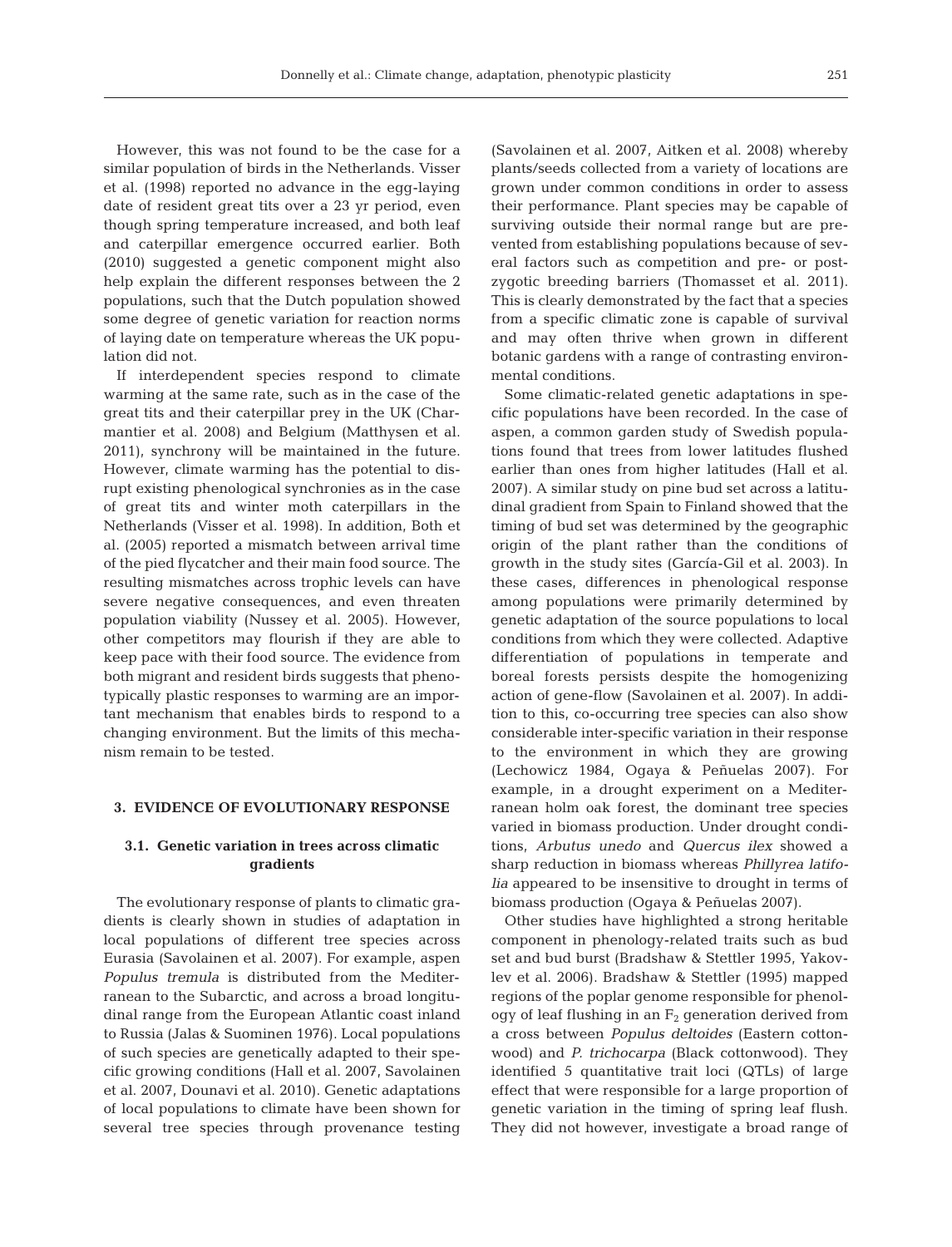poplars across a climatic gradient to see how the QTLs varied with climatic factors.

In addition to these common garden and genetic mapping studies, some authors suggest that epigenetic factors may be influencing the timing of particular phenophases of trees (Johnsen et al. 2005, Yakovlev et al. 2006, 2011). Yakovlev et al. (2006, 2011) suggested that epigenetic effects may be involved in the timing of bud phenology in Norway spruce. Epigenetic effects are a result of heritable traits that are brought about without change in the primary sequence of the DNA. They involve some other modification of the DNA, such as methylation, which alters expression of the genes. Norway spruce *Picea abies* adjusts its phenotype by an epigenetic response mechanism that is calibrated by the temperature conditions it experiences during embryo development. The warmer the temperature during embryogenesis the later the resulting plants formed terminal buds in a common environment, suggesting a genetic basis governing this epigenetic mechanism. Expression studies to identify the genes and other regulatory elements responsible in epigenetic regulation of the growth-dormancy cycle indicated that micro-RNAs are potentially important factors in the regulation of bud phenology (Schleip et al. 2008, Yakovlev et al. 2011). In this study, Yakovlev et al. (2011) identified many novel candidate genes involved in tree phenology, but further work remains to be carried out to identify and characterize these targeted genes to better understand the epigenetic regulation of the growth-dormancy cycle.

## **3.2. Response to recent climate warming: adaptation and genetic variation**

Recent climate change relates to a time-scale spanning only decades. It is important to know whether or not plant species can respond genetically to the current rapid change in climatic conditions and, if so, how fast they can do this (Hodkinson 2011). In comparison to insects and birds, plants have a more limited capacity to migrate when environmental conditions change rapidly. Potential outcomes of climate change on plant populations depend on their ability to respond, which, in turn, depends on phenotypic plasticity, underlying genetic variation, dispersal ability and establishment rates (Savolainen et al. 2007). As trees are long-lived sedentary organisms, they must withstand considerable variation in environmental conditions over their lifespan. Historical records from the recent past have provided evidence

of rapid acclimation in the timing of phenological events across Europe such as earlier bud burst and flowering times in response to increases in spring temperatures (Menzel et al. 2006). In addition, since a species can be distributed over a large geographical range, each population must acclimate to local conditions to ensure survival. Therefore, there must be a balance between genetic adaptation to specific local environmental conditions that will confer a selective advantage at that site and time, and phenotypic plasticity that allows for flexibility in the face of a changing environment.

Some studies have shown genetic variation associated with climate and phenology, but evidence for an evolutionary response to climate change remains scarce (Jump & Peñuelas 2005, Jump et al. 2006b, 2008). For example, Jump et al. (2006b) showed allele frequency variation of 0.135  $^{\circ}$ C<sup>-1</sup> when assessing variation in populations of *Fagus sylvatica* across an altitudinal gradient. It is reasonable to expect that, due to their longevity and the length of breeding cycles, trees will be one of the last functional groups to show climate-driven evolutionary changes. In particular, the rate at which they will be able to genetically adapt will depend on the length of time it takes to reach maturity. Whereas tree species that are able to produce seeds after a few years (e.g. willows) have fast regeneration times and a potential for fast evolutionary change, tree species that reach reproductive age after decades (e.g. oaks) will not be able to adapt to climate change within the short-term. Among the studies investigating climate-driven genetic variation, some have focused on variation in phenologyrelated genes in wild-plant populations across broad geographic ranges (García-Gil et al. 2003, Ingvars son et al. 2006, Savolainen & Pyhäjärvi 2007, Savo lainen et al. 2007). These studies aimed to identify selection pressure on genes in wild populations and to provide associations of gene variants and phenotypes with climatic pressures. Association studies are studies that attempt to identify the causal gene variants or genetic markers linked to phenotypic variation. They are commonly used in human genetic studies on disease where extensive research has led to the development of novel technologies, but they are a relatively new method in forest tree genetics. However, it is expected that they will become useful in determining the mechanisms of complex traits and provide an understanding of the interaction between genotype and phenotype (Neale & Savolainen 2004). A study carried out on aspen in Europe showed significant latitudinal variation in phytochrome B2 (*phyB2*), a gene involved in the control of light res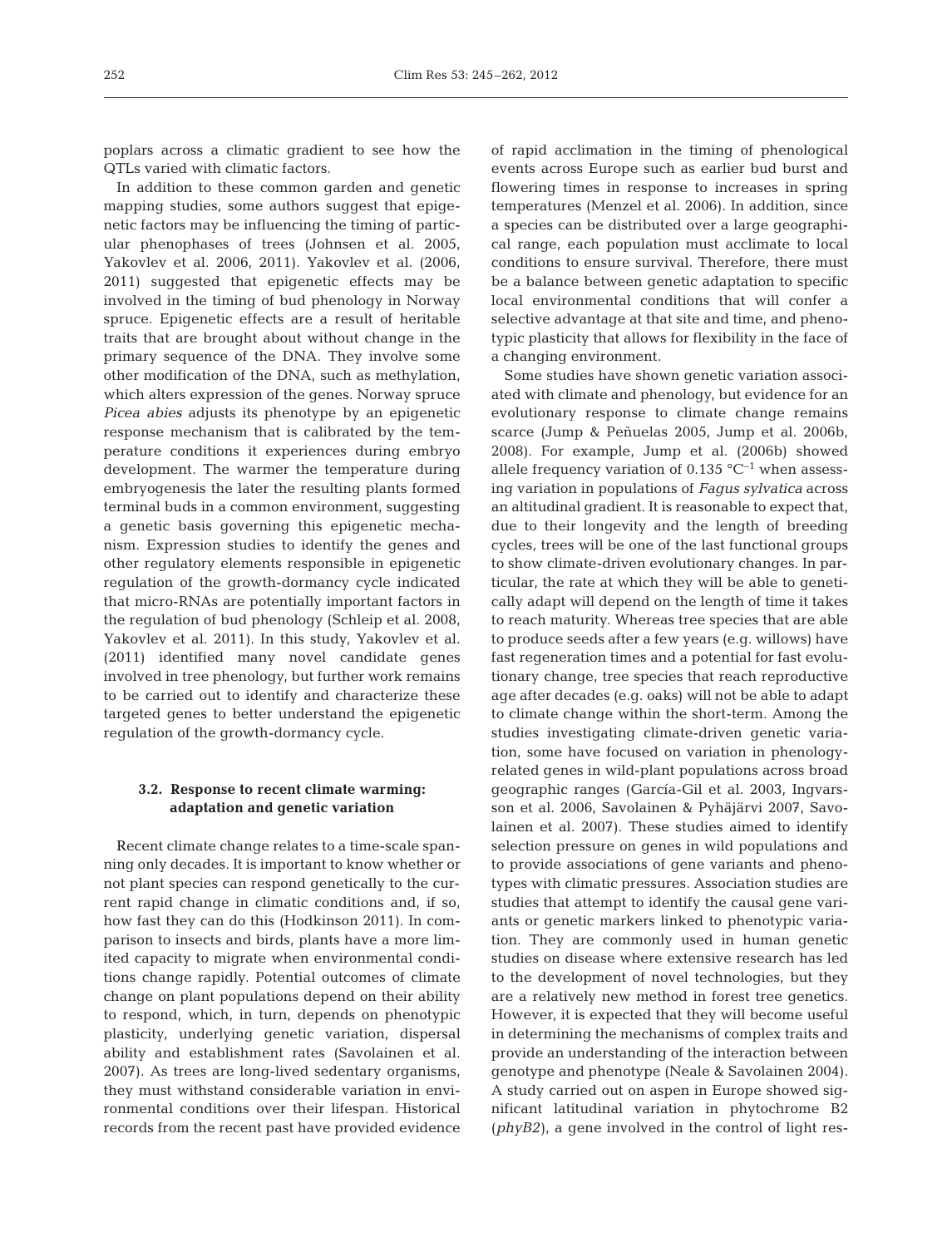ponse and photoperiodism in plants (Ingvarsson et al. 2006). However, such variation was not found in a homolog of *phyB2* in Scots pine *Pinus sylvestris* populations across Europe (García-Gil et al. 2003). An experimental translocation of larch *Larix europaea* and pine *P. mugo* along an altitudinal gradient revealed differences in genetic diversity of specific loci corresponding to this gradient (Müller-Starck et al. 2010). The results showed that 10 yr after translocation, differences in genetic richness and genetic diversity were evident when the initial and final material were compared. These data could be indicative of variation relating to phenological responses. However, a more recent study on candidate genes involved in bud burst in oak (*Quercus* spp.) populations growing in a common garden experiment showed no significant genetic variation associated with timing of bud burst (Derory et al. 2010). These inconsistencies require further investigation to help understand the genetic variation underlying phenological responses. To date, most studies have used a small sample size or a restricted geographical distribution; therefore, extrapolation of the results to different species or to larger areas is not advisable. Further studies will be key to identifying naturalselection pressures resulting from current and future climate change, firstly, to establish the potential inherent in species and secondly, to assess if climate change results in selection of favoured variants.

#### **3.3. Evolutionary responses in insects**

Several studies have assessed how terrestrial and aquatic insects may respond phenotypically to future climate warming (Guo et al. 2009, Musolin 2009). Studies with the terrestrial multivoltine southern green stink bug *Nezara viridula* in Japan demonstrated that increased temperatures advanced phenology, development and increased winter survival (Musolin 2009). These studies also found that increased summer temperatures adversely affected the summer generation, which may have long-term implications for other subsequent generations throughout the year and population genetics (Musolin 2009). Guo et al. (2009) used artificial warming experiments in the grasslands of Mongolia and found that phenology advanced in 3 species of grasshopper (*Chorthippus fallax, Dasyhippus barbipes* and *Oeda leus asiaticus)* that currently do not overlap temporally. The degree of advancement differed among species, re sulting in increased temporal overlap of the 3 species under warming conditions. Thus they predicted in -

creased competition among the species, which would influence fitness and hence, result in an adaptive evolutionary response (Guo et al. 2009). There are fewer examples for aquatic insects. Studies have been undertaken with cold-water aquatic insects; these have generally found that these species perform worse under elevated temperature and related climate change conditions (e.g. Ferreira et al. 2010). It is possible that they may have difficulty adapting to rapid climate warming, as they generally have a lower thermal tolerance, but more research is required.

Much of the empirical evidence for population changes in gene frequencies in response to climate change in insects comes from pomace or vinegar flies (*Drosophila* spp.) (Levitan & Etges 2005, Umina et al. 2005). One of the largest of these studies tracked changes in the genetic structure of *D. subobscura* populations across multiple continents (Balanyá et al. 2005) with samples collected from Europe, North America and South America over a 24-yr period. They found an increasing frequency of genotypes typical of warm climates in populations of all 3 continents, which corresponded to increasing temperatures over the same time period. Other insect species have also demonstrated genetically controlled phenological traits with climate warming. Bradshaw & Holzapfel (2001) provided an example of genetic differentiation of a seasonality trait that was consistent with an adaptive evolutionary response to global warming. They reported a genetic change in the photoperiod cue for diapause in populations of the pitcher-plant mosquito *Wyeomyia smithii* in the northern United States over a 30-yr period that was correlated with increasing temperatures. This genetic adaptation in photoperiod response meant that populations in the northern United States were entering winter diapause 9 d later, increasing the length of the flight period for the mosquito and closer resembling the photoperiodic response of populations in the warmer southern United States.

#### **3.4. Evolutionary response in birds**

# 3.4.1. Evidence of selection for earlier egg-laying and migration

A recent review (Dunn & Winkler 2010) reported that, over a range of 68 species of bird, the majority showed a phenotypically plastic response to egglaying date with changing climate. Half of the species provided evidence for selection on laying date with greater reproductive success for earlier nesting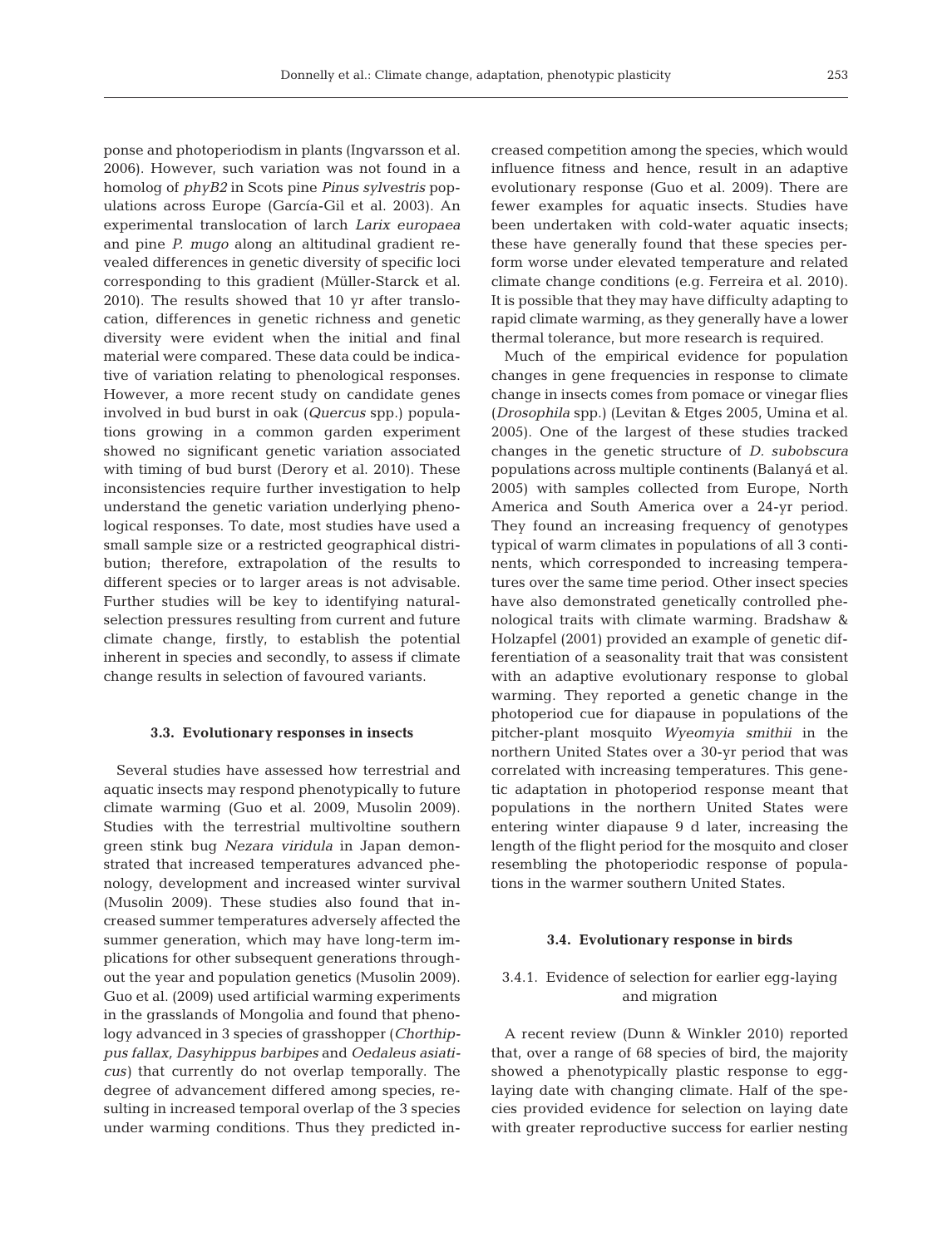individuals. The authors suggested that such climate-induced selection may produce a micro-evolutionary change in phenology but few conclusive examples have been reported in the literature, possibly due to a lack of appropriate long-term data sets, or because the limit of phenotypic plasticity has not yet been reached.

Bradshaw & Holzapfel (2006) suggested that rapid climate change results in genetic change related to altered seasonal events, such as the timing of the availability of a particular food source. For example, Sparks & Tryjanowski (2007) suggested that the earlier arrival time of the sand martin *Riparia riparia* in Britain might be an adaptive response to changes in food supply. Therefore, indirect effects of climate warming should be borne in mind when considering observed phenological changes in bird migration.

There is a lack of knowledge of the molecular genetics of behaviour of phenological traits in birds, which severely restricts our ability to understand evolutionary responses to climate change. However, studies on candidate genes in birds are beginning to help identify specific genes that are associated with migratory behaviour and which vary with geographical location and climate. For example, Mueller et al. (2011) provided evidence for an association be tween a microsatellite polymorphism in *ADCYAP1*, a gene that encodes the pituitary adenylate cyclaseactivating polypeptide and migratory behaviour of 14 populations of blackcaps *Sylvia atricapilla* representing the range of geographical variation in its migration patterns. The polymorphism explained about 2.6% of the variation in migration tendency among populations and about 2.7 to 3.5% of variation in migratory restlessness among individuals within 2 independent populations. The multiple functions de scribed for this gene suggest that the gene might act at several levels that all modify the shift between migratory and non-migratory states. However the exact mechanism through which climate influences selection on the gene remains to be established (Mueller et al. 2011).

## 3.4.2. Assortative mating

Assortative mating is the non-random selection of mating partners with respect to one or more traits, it is positive when like phenotypes mate more frequently than would be expected by chance and is negative when the reverse occurs (Hartl & Jones 2009). A recent study found some evidence of assortative mating in populations of blackcaps in Europe

(Bearhop et al. 2005). In the 1960s, blackcaps that spent their summers in Germany/Austria wintered in Iberia and northern Africa. However, since then, more and more of these birds have begun to overwinter in Britain and Ireland. Thus, a change in migration pattern emerged. This resulted in the birds that spent the winter in Britain and Ireland arriving at their breeding grounds earlier, because critical photoperiods that trigger migration were found to be 10 days earlier than in more southern latitudes. In addition, because of the shorter migratory distance, these birds were possibly in better condition on arrival. The birds that arrived early tended to mate together and chose the best breeding territories, all of which resulted in greater reproductive success. The later-arriving birds also mated together and, therefore, these 2 populations paired assortatively. According to Bearhop et al. (2005), this temporal separation has the potential to promote speciation. Consequently, it may be that changes in environmental conditions that result in new migration routes may lead to the evolution of genetically distinct populations or species. It is therefore likely that, for some birds, future warming that results in earlier arrival times at breeding grounds has the potential to influence speciation, especially if coupled with other factors such as geographical allopatry. While Bearhop et al. (2005) remains an important demonstration of the evolution of a novel migratory pattern and an underlying genetic change, the link to climate requires further investigation (Gienapp et al. 2008, Sheldon 2010).

# 3.4.3 Genetic selection for earlier breeding in migrant birds

The extent to which birds can, and are, tracking changing climatic conditions by altering the timing of reproduction has been explained largely by phenotypic plasticity (Wingfield et al. 1992, Sheldon 2010). However, changing climatic conditions may also be selecting for changes in the frequency of genes that regulate the timing of reproduction in populations. This may allow species to adapt and move past the limits imposed by phenotypic plasticity, though it is possible that the limit/extent of the plasticity response has not yet been reached (Nussey et al. 2005). However, in order for climate-change imposed natural selection to occur, there must be a genetic foundation with sufficient genetic variability between individuals for directional selection of particular traits to take place (Kellermann et al. 2006).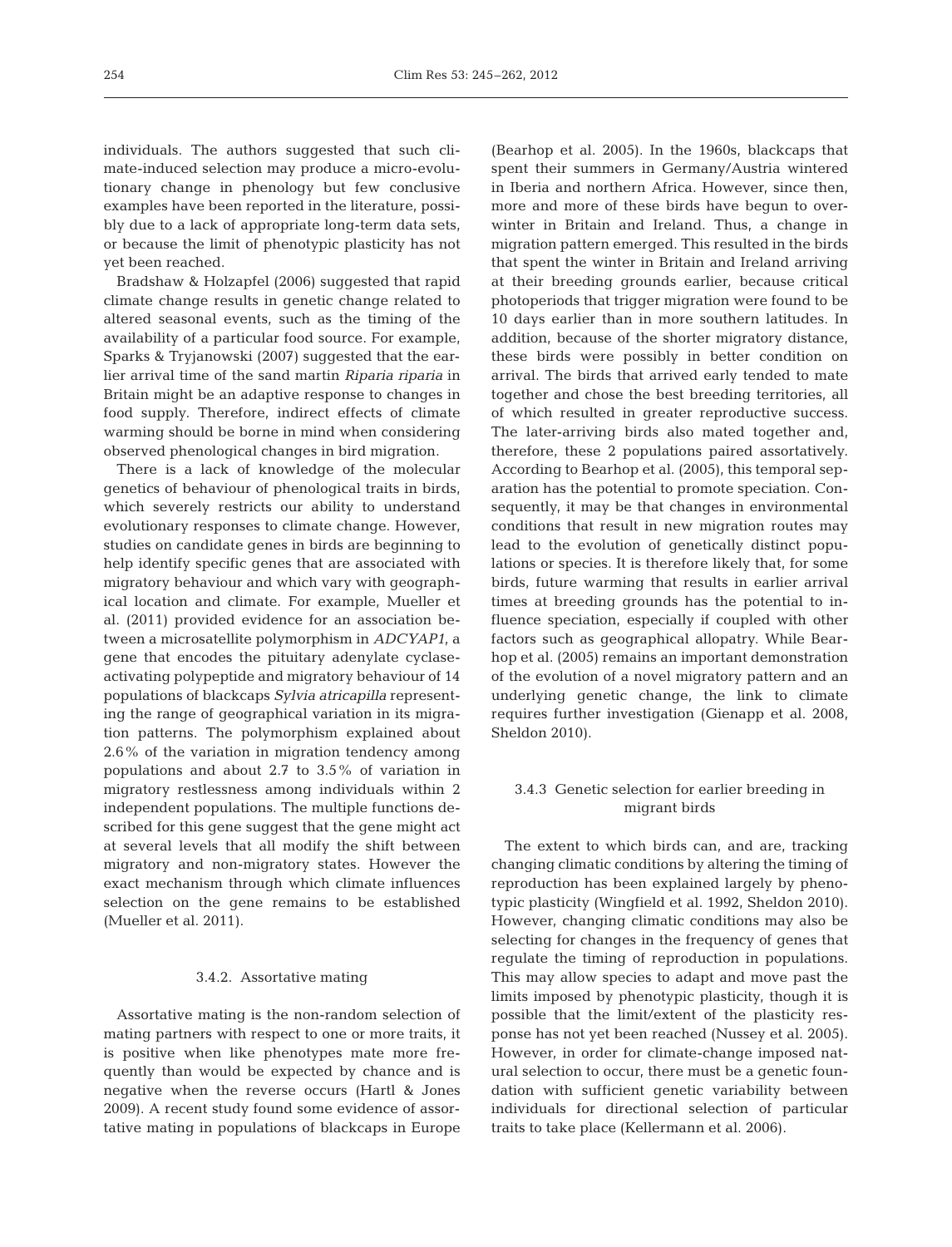The degree of plasticity in the timing of reproduction in birds has been shown to be a heritable trait (Nussey et al. 2005, Reed et al. 2008). Selection of this heritable component could allow some individuals to track climatic changes better than others. Selection of these individuals may enable the population to track food resources and reduce phenological mismatches beyond points imposed by current plastic limits (Stenseth & Mysterud 2002). However, not all species may be able to select for these more plastic individuals. In some species, very little variation in plasticity occurs between individuals in a population (Nussey et al. 2005, Charmantier et al. 2008). This might not be indicative of a total lack of plasticity within the species since populations may be highly plastic in response to a large-scale environmental cue (Reed et al. 2008). For instance, although the timing of breeding in the common guillemot *Uria aalge* is highly plastic at the population level in response to the NAO, there is very little variation between individuals (Reed et al. 2008). Instead, this lack of an individual response may be because social cues dominate the regulation of the timing of reproduction (Reed et al. 2008). In these species the dominance of sociality may limit an individual's potential response and the possibility for directional selection of a trait (Reed et al. 2008). This will affect the ability of these species to genetically adapt to changing climatic conditions.

In wild bird populations, the genetic components of variance in reproduction dates have been calculated using cross-breeding experiments and models that estimate genetic parameters (Kruuk 2004, Nussey et al. 2005). Using this method, Nussey et al. (2005) concluded that significant genetic variation for laying date plasticity existed in the Dutch Hoge Veluwe great tit population, and that egg-laying date plasticity was significantly heritable. The models used for quantitative genetics enabled an analysis of genetic (co)variances in populations in the wild (Kruuk 2004). This technique relies on parents resembling offspring more closely than randomly sampled individuals from the population. However, closely related individuals are also more likely to experience similar environmental conditions; therefore, variation in the timing of reproduction may appear to be genetically based but instead may be due to environmental conditions. Despite these studies being very convincing, evidence at the DNA level would be useful to confirm that the observed trends in the timing of bird breeding do indeed have a genetic basis and that such trends are not due to parental effects (Kruuk 2004).

Even if some populations or species are tracking climatic changes at the genetic level, this may not be feasible for all populations. For instance, no heritable variation has been shown in the plastic responses of reproduction in collared flycatchers *Ficedula albicollis* (Brommer et al. 2005). If traits for earlier reproduction are not heritable, selective processes will not be possible. Furthermore, if only a small proportion of individuals carry the genetic traits required for natural selection to occur, there may be insufficient time to allow species to track climatic changes and fitness will be reduced (Nussey et al. 2005). Species that rely on cues that do not reliably indicate changing seasons or physiological requirements are particularly at risk since evolutionary processes may have little or nothing to select upon. For example, migratory bird species, which rely on large-scale climatic patterns may be relying on cues at the wintering ground that no longer match seasonal conditions at the breeding grounds. The capacity for evolutionary change in phenological events may enable some species or populations to reduce potential mismatches and ultimately increase chances of population viability (Stenseth & Mysterud 2002, Walther et al. 2002). However, it remains to be seen if evolutionary change can occur fast enough to keep pace with the current rate of environmental change (Nussey et al. 2005, Visser 2008).

# **4. PHENOLOGICAL ADAPTATION AND SELECTIVE TRAITS IN TREES, INSECTS AND BIRDS**

Regardless of plastic response and genetic adaptation of phenophases, organisms will be subjected to additional selective pressures associated with rising temperature including stress tolerance, competition, and new biotic interactions. A key component in the response of trees will be competition. Dramatic changes in flora compositions occurred as a result of plant colonization from southern refugia following the last glacial retreat (e.g. oak recolonisation, Petit et al. 2002). It is thus highly likely that, with increasing temperatures, European tree populations will be displaced by those from further south or native species will be displaced by exotic invasive species (Simberloff 2000). This could occur over a relatively short time frame, as has been shown with changes in plant and animal abundances in a variety of regions over the past 30 yr (Thomas et al. 2004). The result will be a change in community structure and plant species abundance since some species will diminish and others may become extinct. Thus, short-term responses (perhaps in de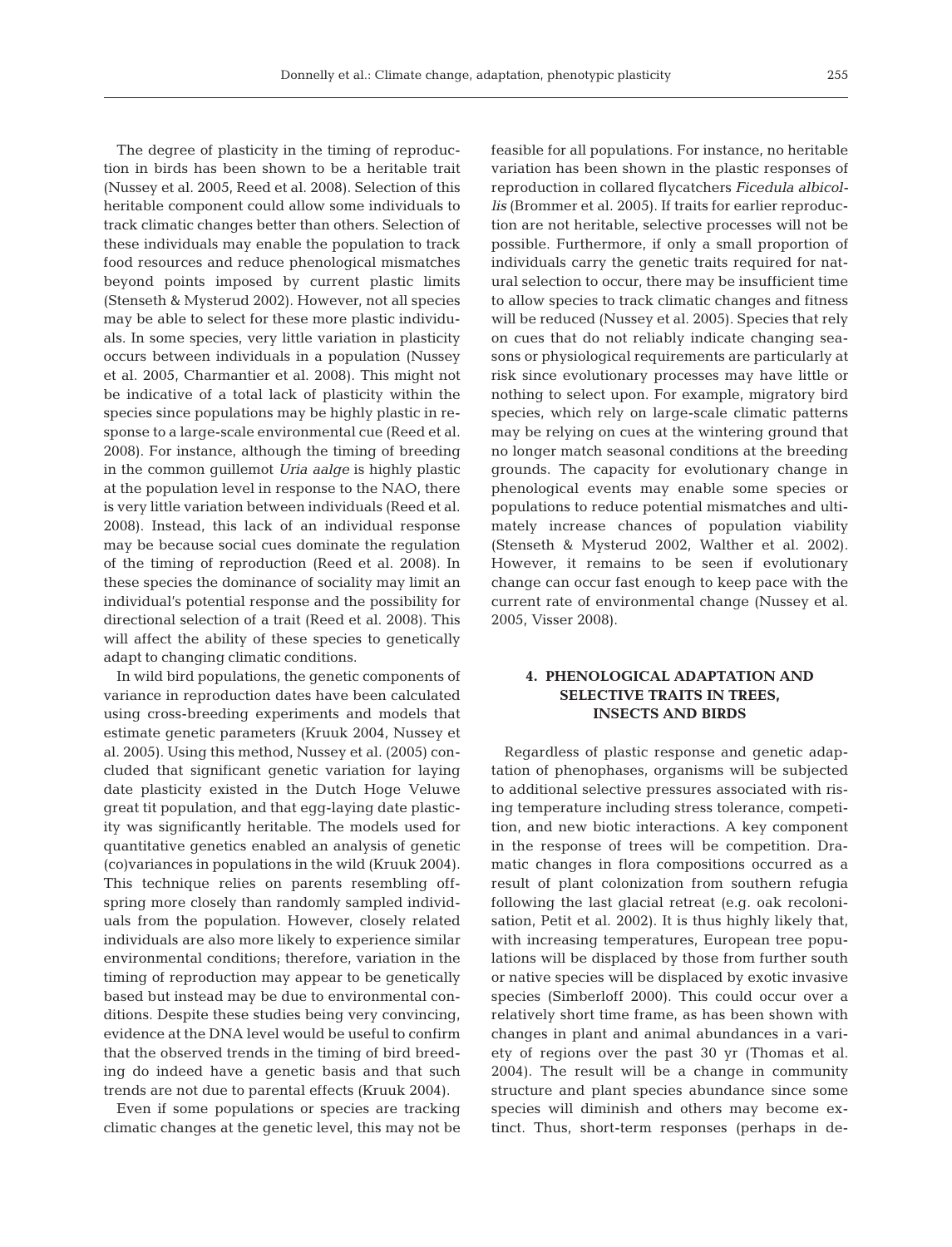cades) will likely be dominated by plasticity, migration and selection of competitive species over others, whereas evolutionary responses might be somewhat delayed (Huntley 2007). Species migration could have significant consequences on 'rear edge' or southern populations (Hampe & Petit 2005). The southern populations in Europe are often the more diverse populations (e.g. oak; Petit et al. 2002). Thus, if species are being pushed northwards, additional pressure is placed on the southern populations with a risk of considerable loss of genetic diversity within the species (Hampe & Petit 2005). As such, studies of species at the edge of their range are vital to our understanding of potential evolutionary changes (Crawford 2008).

Some studies have shown genetic variation associated with climate and phenology, but evidence of an evolutionary response to climate change remains scarce (Jump & Peñuelas 2005, Jump et al. 2006b, 2008, Gienapp et al. 2008). Genetic adaptations other than phenological ones, such as resistance to high temperatures, drought or to climatic fluctuations, will be required and these will interact with phenological traits. So, although we can predict loss in diversity as a consequence of rising temperatures, we cannot predict the nature of evolutionary change in the broad range of genes relevant to environmental change, including changes in disease and other biotic interactions. Studies considering all these traits are required to produce predictive models for climate change impacts on trees.

The ability of the insect species featured in this review to respond via phenotypic plasticity to in creasing temperatures appears to be keeping pace with current warming. Populations of the featured species are not reported to be in decline, and evidence for predicted mismatches with other trophic levels has been hard to locate. How these species will respond to additional temperature increases is, however, often unknown, or differs greatly between species (van Asch & Visser 2007, Forrest & Miller-Rushing 2010). Fitness consequences become particularly important when considering insects' interactions with other trophic levels on which their fitness is reliant. While the potential for mismatch with plants appears to be more limited, the potential for mismatch with higher vertebrate trophic levels could be substantial, decreasing predation risks while allowing herbivores and pollinators to remain synchronized with their host plants. Any changes in historic interactions could affect gene frequencies in insect populations, leading to an indirect evolutionary response to climate warming.

It appears that, in different migrant bird species, there is strong evidence indicating that plastic responses have occurred as a consequence of climate warming. However, the rate and magnitude of these changes is both species- and population-specific. Saino et al. (2010) have demonstrated that longdistance migrants experience a greater population decline than short-distance migrants because they experience a larger 'thermal delay' than their shortdistance counterparts. In other words, birds arriving at their breeding site experience a higher temperature (greater number of degree days) now than 50 yr ago with the result that spring phenology (at the breeding site) is more advanced at present. This in turn may cause a greater ecological mismatch for long-distance migrants compared to short-distance migrants.

The timing of arrival at breeding grounds has implications for population success: the earlier arrivals have a better chance of finding a mate and securing the best territory, which as we have seen, can lead to assortative mating. In general, most species are showing a tendency to lay early with no corresponding increase in clutch size, but this may change in future as temperature continues to rise (Dunn & Winkler 2010). In addition, if annual — and in particular, over-winter — survival is higher because of warmer temperatures, more resident birds can begin to breed earlier, which may result in a de pletion of resources by the time migrants arrive.

Pulido (2007) suggested that selection for early arrival and breeding was likely to increase if the trend of increasing temperature persisted. The most likely evolutionary processes leading to a change in migration timing are adaptive changes in migration distance and changes in phenotypic plasticity of departure date in response to day length at the wintering grounds. In addition, over recent decades, climate change has led to a number of heritable genetic changes in bird populations (see Table 1) as a result of both direct and indirect impacts. Evolutionary changes in the timing of migration are likely to involve evolutionary changes in reaction norms, i.e. the framework in which populations or individuals may respond plastically to environmental cues (Pulido 2007, Tøttrup et al. 2010).

## **5. CONCLUSIONS**

Important questions are how species are going to survive in a warming world, and whether phenotypic plasticity will be sufficient to ensure population per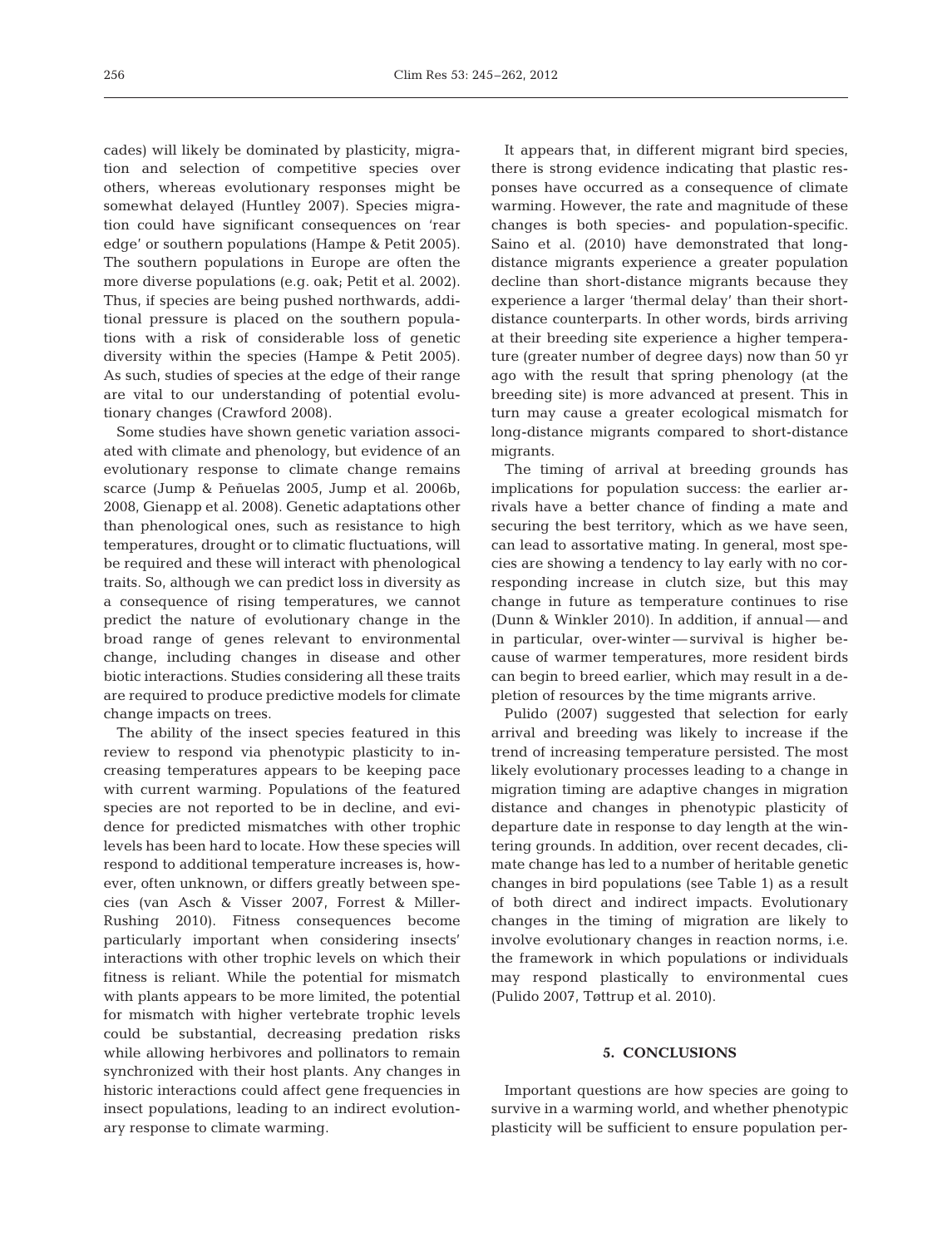sistence, or if some kind of genetic response is inevitable. The short answer — based on the evidence accumulated in this review — is that in the shortterm, both long- and short-lived species appear to be responding to current warming by means of phenotypic plasticity, but over the longer term, selection for fitness traits will be necessary to ensure continued survival in a warmer world.

A phenotypically plastic response to climate warming has been demonstrated in all species reviewed here, but this factor may be more important in longlived species than species with a shorter life-span, which have the ability to evolve rapidly and therefore have greater potential to genetically adapt to changing environmental conditions (Sheldon 2010). Phenotypic plasticity allows organisms to respond to changing environments, but if the new environment differs too greatly, plastic responses may result that are more mal-adaptive (Price et al. 2003). These maladaptive responses may reduce the fitness of an organism and reduce the chances of population persistence. However, if the population persists despite the mal- adaptation, selection pressures could lead to evolutionary change including a change in the plastic limits of the species. Our ability to predict how phenology will evolve in response to future climate warming remains limited (Forrest & Miller-Rushing 2010). For example, warming may result in earlier bud burst, but if damage from late frost persists, selection may act in favour of later bud burst in order to avoid injury (Forrest & Miller-Rushing 2010). Furthermore, phenotypic responses may be misinterpreted as changes in mean trait values of a population, and therefore care must be taken when re porting the underlying mechanisms causing the ob served change (Gienapp et al. 2008, Husby et al. 2010).

Whereas many recent studies have reported changes in phenology and genetic adaptation (Table 1) attributed to climate change, they have been largely based on single species at specific locations, using a range of analytical techniques (Dunn & Winkler 2010, Lehikoinen & Sparks 2010). However, in order to make reliable and meaningful predictions of the impact of future climate change on phenology, a more standardized approach over large geographical areas (particularly for migrating species) and across a range of trophic levels could greatly improve our understanding of the impact of future climate change on plant and animal species (as concluded by Dunn & Winkler 2010 and Lehikoinen & Sparks 2010). The re cent establishment of citizen science networks, which request members of the general public to record phenological observations, has become a popular way of obtaining useful data on a range of plant and animal species over large geographical areas. Recently, Beaubien & Hamann (2011) have demonstrated the effectiveness of such networks in providing scientific data through an evaluation of the Plant-Watch network in Canada. Other such citizen science networks have been established in, for example, the USA, the UK, the Netherlands, Ireland, etc. primarily as a tool to demonstrate the impact of climate change on local plant and animal life. These networks, if run effectively and using standard protocols, have the potential to provide useful scientific data on a wide range of plant and animal species covering extensive geographical areas, which could not be covered by a few scientists alone.

To date many of the evolutionary responses re ported as resulting from climate warming are speculative rather than being strongly supported by empirical data (Jonzén et al. 2007, Gienapp et al. 2008). This is not to say that evolutionary change, in response to recent warming, has not already oc curred or will not occur in the future, but just that sufficient evidence has not been acquired (Sheldon 2010). It was not surprising that we found more evidence, in the literature, for a phenotypically plastic response to climate warming than for a genetic response, since these mechanisms work on different timescales. Nonetheless, there was at least some speculation in the literature that climate-driven genetic adaptation is likely to be revealed in the future in all groups whether they are long- or short-lived species. Since absence of evidence is not evidence of absence, we therefore look forward to seeing conclusive reports of genetic responses to climate warming in future.

#### **5.1. Knowledge gaps and future research**

The impact of future increases in temperature on phenology is complex and difficult to predict. One area that appears to lack information is the nature of and the boundaries of phenotypic plasticity. Therefore, it would be useful to demonstrate and quantify experimentally the plastic limits of key phenological events of a range of organisms in response to warming. This in turn would help identify how and when such limits may be reached and allow mitigating measures to be implemented as necessary. It was also clear from the review that current models require more data upon which to accurately predict the impact of further warming on trees, insects and birds. In particular, in agreement with Caffarra & Eccel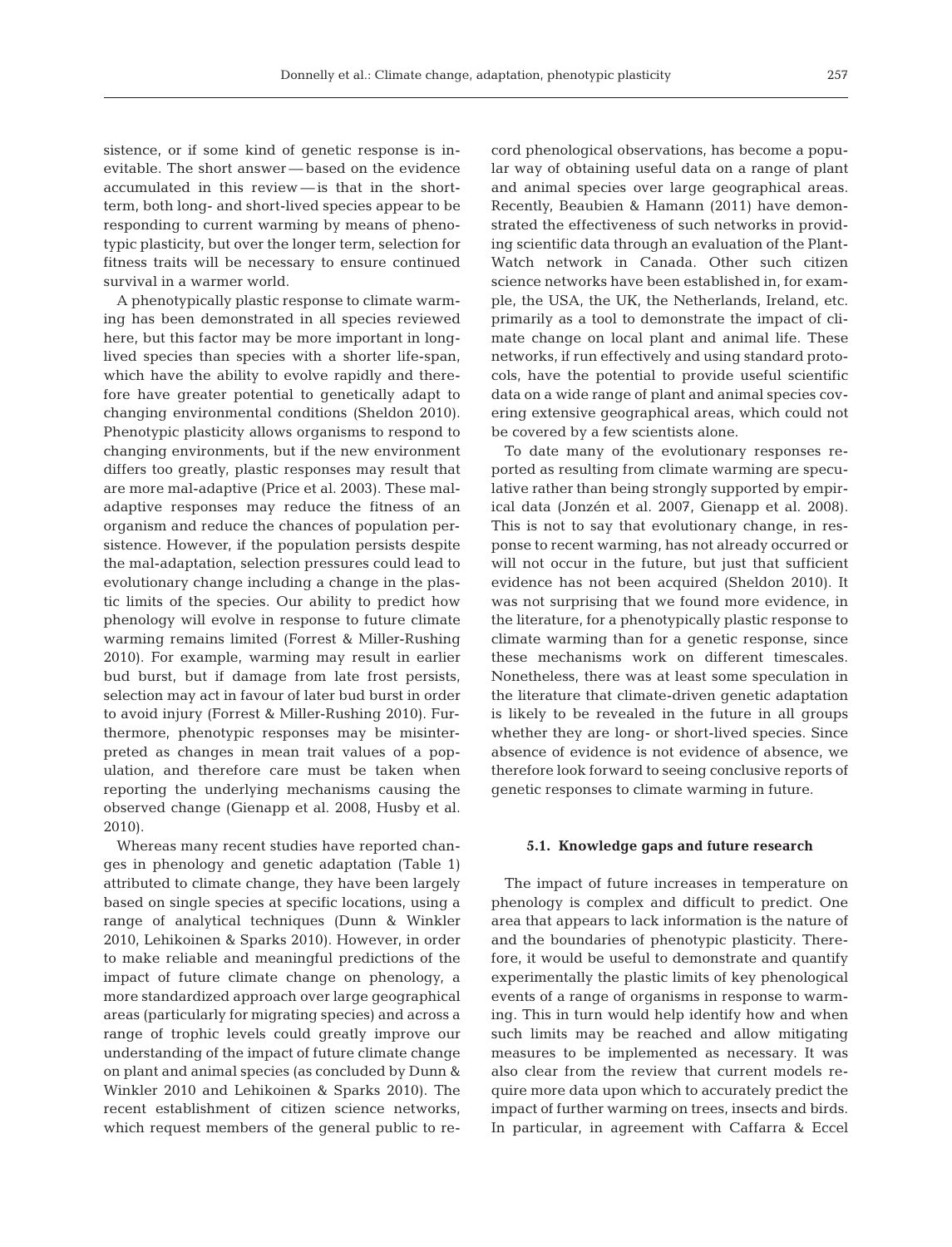| Table 1. Reported phenotypic plasticity and evolutionary adaptation in trees, insects and birds to spring warming associated |  |  |  |  |  |
|------------------------------------------------------------------------------------------------------------------------------|--|--|--|--|--|
| with climate change                                                                                                          |  |  |  |  |  |

|              | Plastic response                                                                                                                                                                                                                                                   | Evolutionary response                                                                                                                       |
|--------------|--------------------------------------------------------------------------------------------------------------------------------------------------------------------------------------------------------------------------------------------------------------------|---------------------------------------------------------------------------------------------------------------------------------------------|
| Trees        | Earlier bud burst, earlier flowering and increased<br>growing season length<br>(Menzel & Fabian 1999, Peñuelas & Filella 2001,<br>Donnelly et al. 2006, Menzel et al. 2006,<br>Alizoti et al. 2010, Askeyev et al. 2010)                                           | Change in gene frequency<br>(Jump et al. 2006a)<br>Epigenetic effects on bud phenology<br>(Johnsen et al. 2005, Yakovlev et al. 2006, 2011) |
| Insects      | Earlier emergence<br>(Morris 2000, Roy & Sparks 2000,<br>Stefanescu et al. 2003, Gordo & Sanz 2005,<br>Hassall et al. 2007, Dingemanse & Kalkman 2008,<br>Altermatt 2010, Sparks et al. 2010,<br>Westwood & Blair 2010)                                            | Change in gene frequency<br>(Bradshaw & Holzapfel 2001, Levitan & Etges 2005,<br>Umina et al. 2005, Balanyá et al. 2006)                    |
|              | Earlier migratory activity<br>(Zhou et al. 1995, Harrington et al. 2007)                                                                                                                                                                                           |                                                                                                                                             |
|              | Increased number of generations per season<br>(Altermatt 2010, Martín-Vertedor et al. 2010)                                                                                                                                                                        |                                                                                                                                             |
| <b>Birds</b> | Earlier arrival<br>(Butler 2003, Cotton 2003,<br>Hüppop & Hüppop 2003, Lehikoinen et al. 2004,<br>Sparks et al. 2005, Møller et al. 2008, Saino &<br>Ambrosini 2008, Donnelly et al. 2009,<br>Askeyev et al. 2010, Lehikoinen & Sparks 2010,<br>Saino et al. 2010) | Assortative mating<br>(Bearhop et al. 2005)<br>Earlier arrival<br>(Jonzén et al. 2006, Sparks & Tryjanowski 2007)                           |
|              | Later arrival<br>(Barrett 2002, Peñuelas et al. 2002)                                                                                                                                                                                                              |                                                                                                                                             |
|              | Earlier egg laying<br>(Crick & Sparks 1999, Both & Visser 2001,<br>Both et al. 2006, Both & te Marvelde 2007,<br>Møller et al. 2008, Dunn & Winkler 2010,<br>Matthysen et al. 2011)                                                                                |                                                                                                                                             |
|              | Asynchrony with food source<br>(Visser et al. 1998, Both et al. 2005,<br>Sparks & Tryjanowski 2007)                                                                                                                                                                |                                                                                                                                             |
|              | Synchrony with food source<br>(Charmantier et al. 2008, Matthysen et al. 2011)                                                                                                                                                                                     |                                                                                                                                             |

(2010), data (experimental or observed) on species' response to climate extremes would provide useful information for the development of general predictive models.

In order to gain further insight into the mechanisms underlying genetic adaptation to climate warming, it will be crucial to identify the genetic and epigenetic basis of phenological traits. Furthermore, it would be also useful to identify appropriate long-term data sets and/or establish new data sets that would help in the search for an evolutionary response to warming.

*Acknowledgements*. The authors are grateful to the Irish Environmental Protection Agency (EPA) for providing financial assistance for this work, under the STRIVE programme,

project number 2007-CCRP-2.4, Climate change impacts on phenology: implications for terrestrial ecosystems. In addition, we thank the anonymous reviewers for their valuable suggestions and useful comments on an earlier draft of this manuscript.

#### LITERATURE CITED

- ▶ Ahas R (1999) Long-term phyto-ornitho and ictyophenological time-series analyses in Estonia. Int J Biometeorol 42: 119−123
- ► Aitken SN, Yeaman S, Holliday JA, Wang T, Curtis-McLane S (2008) Adaptation, migration or extirpation: climate change outcomes for tree populations. Evol Appl 1:95−111
	- Alizoti K, Kilimis P, Gallios PG (2010) Temporal and spatial variation of flowering among *Pinus nigra* Arn clones under changing climatic conditions. For Ecol Manag 259: 786–797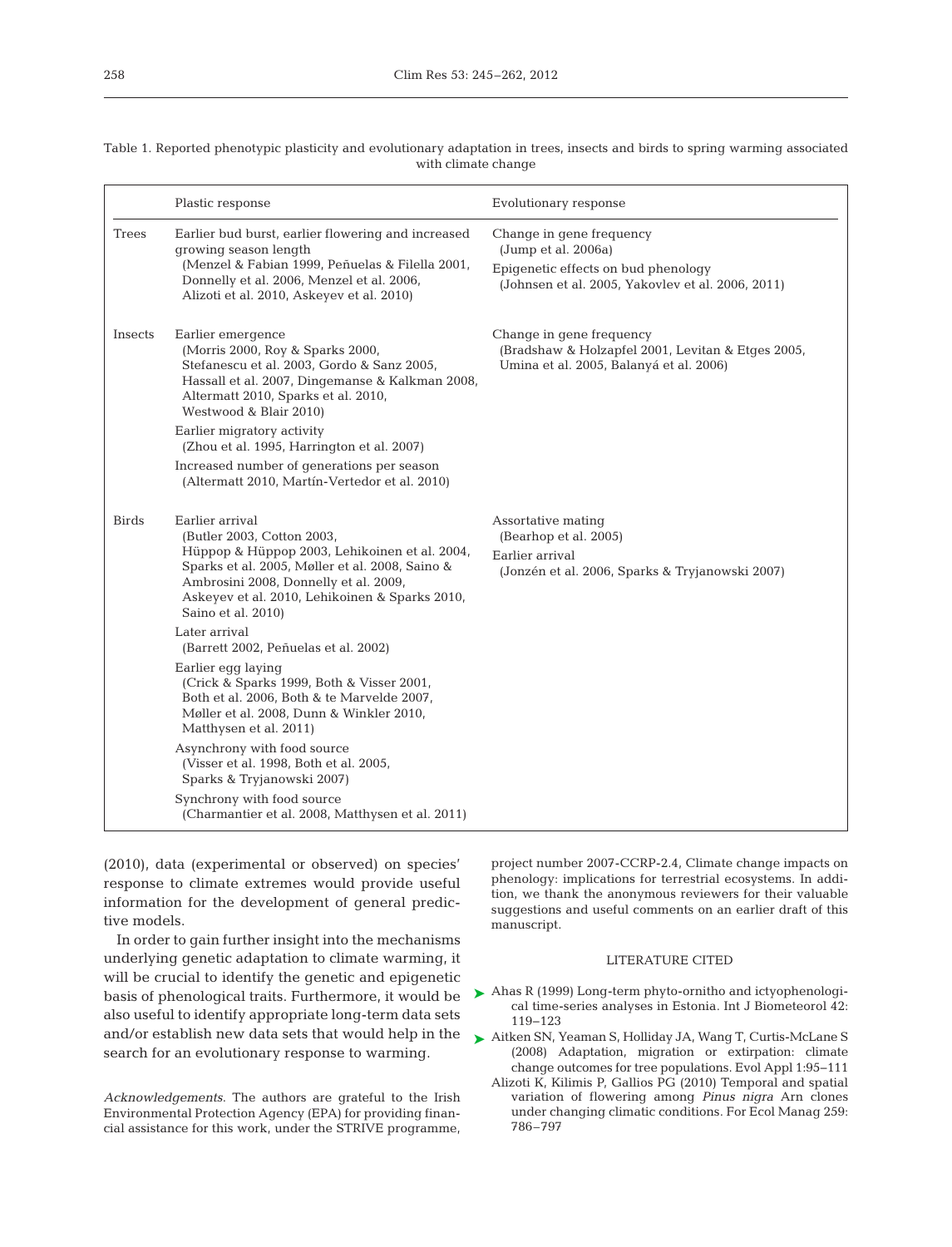- ► Altermatt F (2010) Climatic warming increases voltinism in European butterflies and moths. Proc Biol Sci 277: 1281−1287
- ► Askeyev OV, Sparks TH, Askeyev IV, Tishin DV, Tryjanowski P (2010) East versus west: contrasts in phenological patterns. Glob Ecol Biogeogr 19:783-793
- ► Augspurger CK, Bartlett EA (2003) Differences in leaf phenology between juvenile and adult trees in a temperate deciduous forest. Tree Physiol 23:517-525
- ► Balanyá J, Oller JM, Huey RB, Gilchrist GW, Serra L (2006) Global genetic change tracks global climate warming in *Drosophilia subobscura*. Science 313: 1773−1775
- ► Barrett RT (2002) The phenology of spring bird migration to north Norway. Bird Study 49:270-277
- ▶ Bearhop S, Fiedler W, Furness RW, Votier SC and others (2005) Assortative mating as a mechanism for rapid evolution of a migratory divide. Science 310: 502−504
- ► Beaubien EG, Hamann A (2011) Plant phenology networks of citizen scientists: recommendations from two decades of experience in Canada. Int J Biometeorol 55: 833−841 Beebee TJC (1995) Amphibian breeding and climate.
- Nature 374:219-220
- ► Bennett KD, Tzedakis PC, Willis KJ (1991) Quaternary refugia of north European trees. J Biogeogr 18: 103−115
	- Böhlenius H, Huang T, Charbonnel-Campaa L, Brunner AM, Jansson S, Strauss SH, Nilsson O (2006) The conserved CO/FT regulatory module controls timing of flowering and seasonal growth cessation in trees. Science 312: 1040−1043
	- Both C (2010) Food availability, mistiming and climatic. In: Møller AP, Fiedler W, Berthold P (eds) Effects of climate change on birds. Oxford University Press, London, p 129–148
- ▶ Both C, te Marvelde L (2007) Climate change and timing of avian breeding and migration through Europe. Clim Res 35: 93−105
- ▶ Both C, Visser M (2001) Adjustment to climate change is constrained by arrival date in a long-distance migrant bird. Nature 411:296-298
- ► Both C, Bijlsma RG, Visser M (2005) Climatic effects on timing of spring migration and breeding in a long-distance migrant, the pied flycatcher *Ficedula hypoleuca*. J Avian Biol 36: 368−373
- ▶ Both C, Bouwhius S, Lessells CM, Visser ME (2006) Climate change and population declines in a long-distance migratory bird. Nature 441:81-83
- ▶ Bradshaw AD (1965) Evolutionary significance of phenotypic plasticity in plants. Adv Genet 13: 115−155
- Bradshaw AD (1972) Some of the evolutionary consequences of being a plant. Evol Biol 5:25-47
- ▶ Bradshaw WE, Holzapfel CM (2001) Genetic shift in photoperiodic response correlated with global warming. Proc Natl Acad Sci USA 98: 14509−14511
- ▶ Bradshaw WE, Holzapfel CM (2006) Evolutionary response to rapid climate change. Science 312: 1477−1478
- ▶ Bradshaw HD Jr, Stettler RF (1995) Molecular genetics of growth and development in *Populus* IV Mapping QTLs with large effects on growth, form, and phenology traits in a forest tree. Genetics 139: 963−973
- ▶ Brommer JE, Merilä J, Sheldon BC, Gustafsson L (2005) Natural selection and genetic variation for reproductive reaction norms in a wild bird population. Evolution 59: 1362−1371
- ► Butler CJ (2003) The disproportionate effect of global warming on the arrival dates of short-distance migratory birds in North America. Ibis 145: 484−495
- ▶ Caffarra A, Eccel E (2010) Increasing the robustness of

phenological models for *Vitis vinifera* cv, Chardonnay. Int J Biometeorol 54: 255−267

- ► Caffarra A, Donnelly A (2011) The ecological significance of phenology in four different tree species: effects of light and temperature on bud burst. Int J Biometeorol 55: 711−721
- ▶ Caffarra A, Donnelly A, Chuine I (2011) Modelling the timing of budburst of *Betula pubescens* budburst. II. Integrating complex effects of photoperiod into processbased models of budburst. Clim Res 46(2): 159–170
- ► Cannell MGR, Smith RI (1983) Thermal time, chill days and prediction of budburst in *Picea-Sitchensis*. J Appl Ecol 20: 951–963
- ► Charmantier A, McCleery RH, Cole LR, Perrins C, Kruuk LEB, Sheldon BC (2008) Adaptive phenotypic plasticity in response to climate change in a wild bird population. Science 320: 800−803
- ► Chmielewski FM, Rötzer T (2001) Responses of tree phenology to climatic changes across Europe. Agric For Meteorol 108: 101−112
- ► Cleland EE, Chuine I, Menzel A, Mooney HA, Schwartz MD (2007) Shifting plant phenology in response to global change. Trends Ecol Evol 22: 357−365
- ► Cotton PA (2003) Avian migration phenology and global climate change. Proc Natl Acad Sci USA 100: 12219−12222
- Crawford RMM (2008) Plants at the margin: ecological limits and climate change. Cambridge University Press, Cambridge
- ► Crick HQP, Sparks TH (1999) Climate change related to egg-laying trends. Nature 399:423-424
- ► Derory J, Scotti-Saintagne C, Bertocchi E, Le Dantec L and others (2010) Contrasting relations between diversity of candidate genes and variation of bud burst in natural and segregating populations of European oaks. Heredity 105: 401−411
- ► Dingemanse NJ, Kalkman VJ (2008) Changing temperature regimes have advanced the phenology of Odonata in the Netherlands. Ecol Entomol 33:394-402
- ► Doi H (2008) Delayed phenological timing of dragonfly emergence in Japan over five decades. Biol Lett 4: 388−391
	- Donnelly A, Salamin N, Jones MB (2006) Changes in tree phenology: an indicator of spring warming in Ireland? Biol Environ 106:47-55
- ► Donnelly A, Cooney T, Jennings E, Buscardo E, Jones MB (2009) Response of birds to climatic variability, evidence from the western fringe of Europe. Int J Biometeorol 53: 211−220
- ► Dose V, Menzel A (2004) Bayesian analysis of climate change impacts in phenology. Glob Change Biol 10: 259−272
- ► Dounavi A, Koutsias N, Ziehe M, Hattemer H (2010) Spatial patterns and genetic structures within beech populations (*Fagus sylvatica* L.) of forked and non-forked individuals. Eur J For Res 129: 1191−1202
	- Dunn PO, Winkler DW (2010) Effects of climate change on timing of breeding and reproductive success in birds. In: Møller AP, Fiedler W, Berthold P (eds) Effects of climate change on birds. Oxford University Press, London, p 113–128
- ▶ Dunne JA, Harte J, Taylor KJ (2003) Subalpine meadow flowering phenology responses to climate change: integrating experimental and gradient methods. Ecol Monogr 73:69-86
- ▶ Ferreira V, Gonçalves AL, Godbold DL, Canhoto C (2010) Effect of increased atmospheric  $CO<sub>2</sub>$  on the performance of an aquatic detritivore through changes in water tem-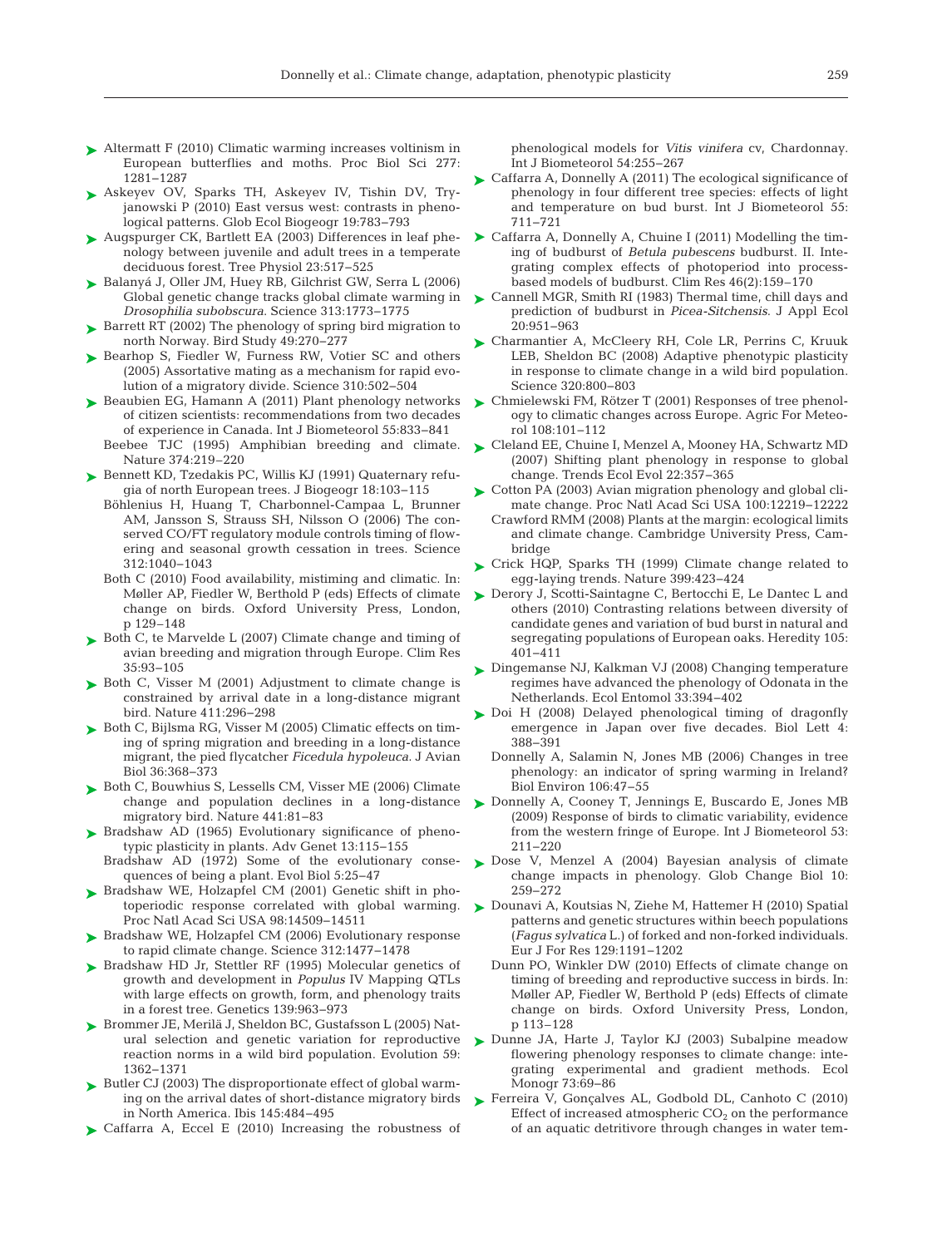perature and litter quality. Glob Change Biol 16: 3284−3296

- ► Fitter AH, Fitter RSR (2002) Rapid changes in flowering time in British plants. Science 296: 1689−1691
- ► Fonti P, von Arx G, García-González I, Eilmann B, Sass-Klaassen U, Gärtner H, Eckstein D (2010) Studying global change through investigation of the plastic responses of xylem anatomy in tree rings. New Phytol 185: 42−53
- ► Forrest J, Miller-Rushing AJ (2010) Toward a synthetic understanding of the role of phenology in ecology and evolution. Philos Trans R Soc Lond B Biol Sci 365: 3101−3112
- Garcia-Gil MR, Mikkonen M, Savolainen O (2003) ➤ Nucleotide diversity at two phytochrome loci along a latitudinal cline in *Pinus sylvestris*. Mol Ecol 12: 1195−1206
- ▶ Genner MJ, Halliday NC, Simpson SD, Southward AJ, Hawkins SJ, Sims DW (2010) Temperature-driven phenological changes within a marine larval fish assemblage. J Plankton Res 32:699–708
- ► Gienapp P, Teplitsky C, Alho JS, Mills AJ, Merilä J (2008) Climate change and evolution: disentangling environmental and genetic responses. Mol Ecol 17: 167−178
- ► Gordo O, Sanz JJ (2005) Phenology and climate change: a long-term study in a Mediterranean locality. Oecologia 146: 484−495
- Guo K, Hao SG, Sun OJ, Kang L (2009) Differential responses ➤ to warming and increased precipitation among three contrasting grasshopper species. Glob Change Biol 15: 2539−2548
- ► Gutschick VP, BassiriRad H (2003) Extreme events as shaping physiology, ecology, and evolution of plants: toward a unified definition and evaluation of their consequences. New Phytol 160:21-42
- ► Hall D, Luquez V, Garcia VM, St Onge KR, Jansson S, Ingvarsson PK (2007) Adaptive population differentiation in phenology across a latitudinal gradient in European aspen (*Populus tremula*, L): a comparison of neutral markers, candidate genes and phenotypic traits. Evolution 61:2849–2860
- ► Hampe A, Petit RJ (2005) Conserving biodiversity under climate change: the rear edge matters. Ecol Lett 8:461−467 Harrington R, Clark SJ, Welham SJ, Verrier PJ and others
	- (2007) Environmental change and the phenology of European aphids. Glob Change Biol 13: 1550−1564
	- Hartl DL, Jones EW (2009) Genetics, analysis of genes and genomes, 7th ed. Jones and Bartlett, Boston, MA
- ► Hassall C, Thompson DJ, French GC, Harvey IF (2007) Historical changes in the phenology of British Odonata are related to climate. Glob Change Biol 13: 933−941
- ► Hegland SJ, Nielsen A, Lázaro A, Bjerknes A, Totland Ø (2009) How does climate warming affect plant-pollinator interactions? Ecol Lett 12: 184−195
- ► Heide OM (2003) High autumn temperature delays spring bud burst in boreal trees, counterbalancing the effect of climatic warming. Tree Physiol 23: 931−936
	- Hodkinson TR (2011) Integrating ecology and systematics in climate change research In: Hodkinson TR, Jones MB, Waldren S, Parnell JAN (eds) Climate change ecology and systematics. The systematics association special series. Cambridge University Press, Cambridge, p 3-43
- ► Hullé M, d'Acier AC, Bankhead-Dronnet S, Harrington R (2010) Aphids in the face of global changes. C R Biol 333: 497−503
- ► Huntley B (2007) Evolutionary response to climate change? Heredity 98:247-248
- ► Hüppop O, Hüppop K (2003) North Atlantic Oscillation and

timing of spring migration in birds. Proc R Soc Lond B Biol Sci 270:233-240

- Hurrell JW, Trenberth KE (2010) Climate change. In: Møller AP, Fiedler W, Berthold P (eds) Effects of climate change on birds. Oxford University Press, London, p 9–29
- Husby A, Nussey DH, Visser ME, Wilson AJ, Sheldon BC, Kruuk LEB (2010) Contrasting patterns of phenotypic plasticity in reproductive traits in two great tit (*Parus major*) populations. Evolution 64-68:2221-2237
- ► Ingvarsson PK, García MV, Hall D, Luquez V, Jansson S (2006) Clinal variation in *phyB2*, a candidate gene for day-length-induced growth cessation and bud set, across a latitudinal gradient in European aspen (*Populus tremula)*. Genetics 172: 1845−1853
- ► Inouye DW, Barr B, Armitage KB, Inouye BD (2000) Climate change is affecting altitudinal migrants and hibernating species. Proc Natl Acad Sci USA 97: 1630−1633
	- Jalas J, Suominen J (1976) Atlas Florae Europaeae: distribution of vascular plants in Europe. The Committee for Mapping the Flora of Europe and Societas Biologica Fennica Vanamo, Helsinki
- Johnsen O, Dæhlen OG, Østreng G, Skrøppa T (2005) ➤ Daylength and temperature during seed production interactively affect adaptive performance of *Picea abies* progenies. New Phytol 168:589-596
- Jonzén N, Lindén A, Ergon T, Knudsen E and others (2006) Rapid advance of spring arrival dates in long-distance migratory birds. Science 312: 1959−1961 ➤
- Jonzén NA, Ergon T, Lindén A, Strenseth NC (2007) Bird ➤ migration and climate: the general picture and beyond. Clim Res 35: 177−180
- ► Jump AS, Peñuelas J (2005) Running to stand still: adaptation and the response of plants to rapid climate change. Ecol Lett 8: 1010−1020
- ► Jump A, Hunt J, Peñuelas J (2006a) Rapid climate changerelated growth decline at the southern range edge of *Fagus sylvatica*. Glob Change Biol 12: 2163−2174
- Jump AS, Hunt JM, Martinez-Izquierdo JA, Peñuelas J ➤ (2006b) Natural selection and climate change: temperature-linked spatial and temporal trends in gene frequency in *Faqus sylvatica*. Mol Ecol 15:3469-3480
- ► Jump AS, Peñuelas J, Rico L, Ramallo E, Estiarte M, Martinez-Izquierdo JA, Lloret F (2008) Simulated climate change provokes rapid genetic change in the Mediterranean shrub *Fumana thymifolia*. Glob Change Biol 14: 637−643
	- Karell P, Ahola K, Karstinen T, Valkama J, Brommer JE (2011) Climate change drives microevolution in a wild bird. Nat Commun 2: 208 doi: 10.1038/ncomms1213
- ► Kellermann VM, van Heerwaarden B, Hoffmann AA, Sgrò CM (2006) Very low additive genetic variance and evolutionary potential in multiple populations of two rainforest *Drosophila* species. Evolution 60: 1104−1108
- ► Kocmánková E, Trnka M, Eitzinger J, Formayer H and others (2010) Estimating the impact of climate change on the occurrence of selected pests in the Central European region. Clim Res 44:95-105
- Körner C, Basler D (2010) Phenology under global warming. ➤ Science 327: 1461−1462
- ► Kramer K (1995) Phenotypic plasticity of the phenology of seven species in relation to climatic warming. Plant Cell Environ 18: 93−104
	- Kreyling J, Thiel D, Nagy L, Jentsch A, Huber G, Konnert M, Beierkuhnlein C (2012) Late frost sensitivity of juvenile *Fagus sylvatica* L. differs between southern Germany and Bulgaria and depends on preceding air temperature. Eur J For Res 131:717–725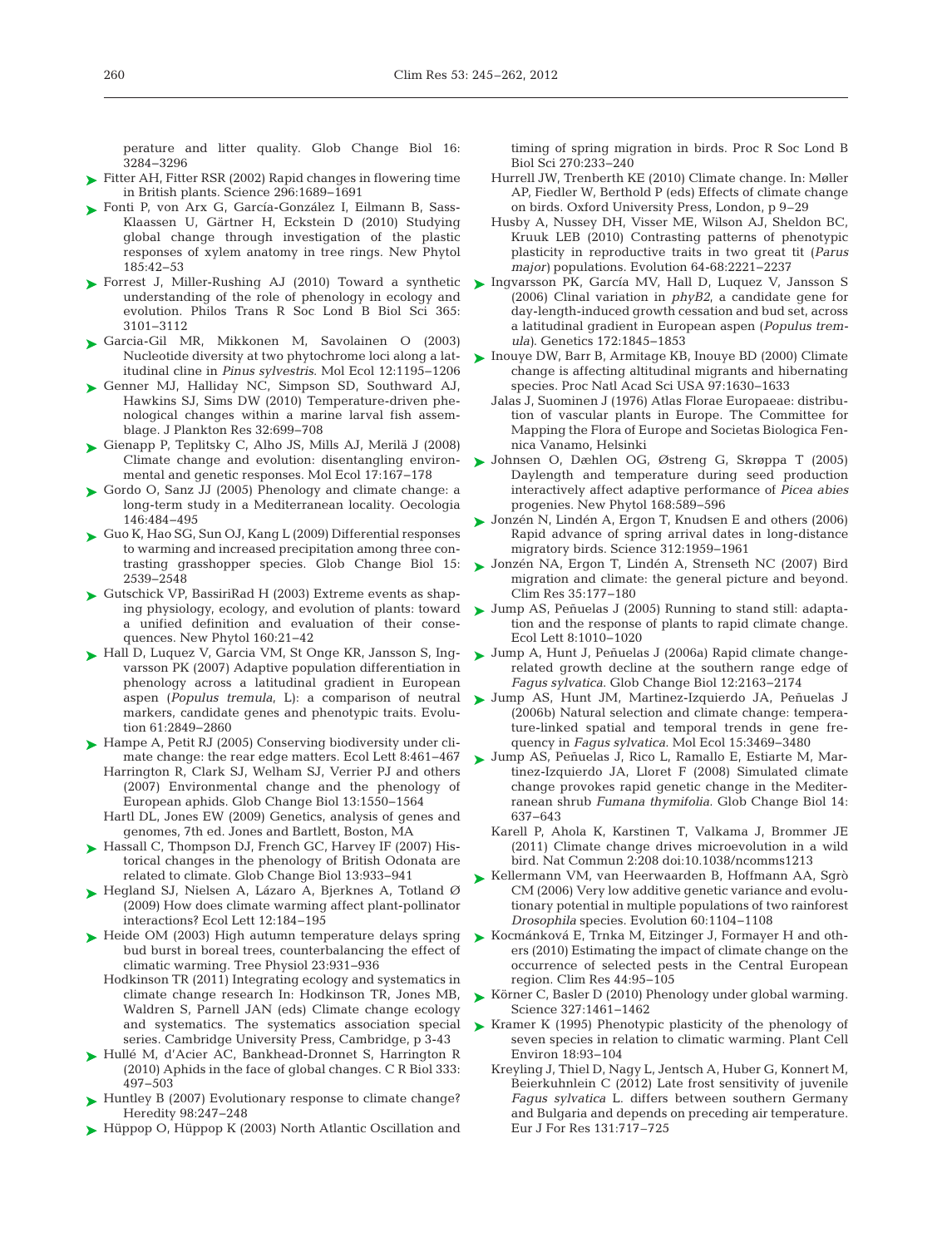- Kruuk LEB (2004) Estimating genetic parameters in natural populations using the 'animal model'. Philos Trans R Soc Lond B Biol Sci 359: 873−890
- ► Lechowicz MJ (1984) Why do temperate deciduous trees leaf out at different times? Adaptation and ecology of forest communities. Am Nat 124: 821−842
	- Lehikoinen E, Sparks TH (2010) Changes in migration. In: Møller AP, Fiedler W, Berthold P (eds) Effects of climate change on birds. Oxford University Press, London, p 89–112
	- Lehikoinen E, Sparks TH, Zalakevicius M (2004) Arrival and departure dates. In:Møller AP, Fiedler W, Berthold P (eds) Effects of climate change on birds. Oxford University Press, London, p 1-31
	- Levitan M, Etges WJ (2005) Climate change and recent genetic flux in populations of *Drosophila robusta*. BMC Evol Biol 5:4 doi:101186/1471-2148-5-4
- ► Luedeling E, Steinmann KP, Zhang M, Brown PH, Grant J, Girvetz EH (2011) Climate change effects on walnut pests in California. Glob Change Biol 17: 228−238
- Martín-Vertedor D, Ferrero-García JJ, Torres-Vila LM (2010) ➤ Global warming affects phenology and voltinism of *Lobesia botrana* in Spain. Agric For Entomol 12: 169−176
- ▶ Matthysen E, Adriaensen F, Dhondt AA (2011) Multiple responses to increasing spring temperatures in the breeding cycle of blue and great tits (*Cyanistes caeruleus*, *Parus major)*. Glob Change Biol 17: 1−6
- ▶ McDowell N, Pockman WT, Allen CD, Breshears DD and others (2008) Mechanisms of plant survival and mortality during drought:Why do some plants survive while others succumb to drought? New Phytol 178:719-739
- ▶ Menzel A (2000) Trends in phenological phases in Europe between 1951 and 1996. Int J Biometeorol 44:76-81
- ► Menzel A, Fabian P (1999) Growing season extended in Europe. Nature 397:659
- ► Menzel A, Estrella N, Fabian P (2001) Spatial and temporal variability of the phenological seasons in Germany from 1951 to 1996. Glob Change Biol 7:657-666
- Menzel A, Sparks TH, Estrella N, Koch E and others (2006) ➤ European phenological response to climate change matches the warming pattern. Glob Change Biol 12: 1969−1976
	- Mitchell FJG (2006) Where did Ireland's trees come from? Biol Environ 106B: 251-259
- ▶ Møller AP, Rubolini D, Lehikoinen E (2008) Populations of migratory bird species that did not show a phenological response to climate change are declining. Proc Natl Acad Sci USA 105: 16195−16200
	- Monteith KL, Bleich TR, Stephenson TR, Pierce BM, Conner MM, Klaver RW, Bowyer RT (2011) Timing of seasonal migration in mule deer: effects of climate, plant phenology and life-history characteristics. Ecosphere 2:art47 doi:10.1890/ES10-00096.1
- ► Morin X, Roy J, Sonié L, Chuine I (2010) Changes in leaf phenology of three European oak species in response to experimental climate change. New Phytol 186:900–910
	- Morris RKA (2000) Shifts in the phenology of hoverflies in Surrey: Do these reflect the effects of global warming? Dipterists Digest 7: 103−108
- ► Moyes K, Nussey DH, Clements MN, Guinness FE and others (2011) Advancing breeding phenology in response to environmental change in a wild red deer population. Glob Change Biol 17: 2455−2469
	- Mueller JC, Pulido F, Kempenaers B (2011) Identification of a gene associated with avian migratory behaviour. Proc Biol Sci 278(1719): 2848–2856
	- Müller-Starck G, Haas J, Ziehe M (2010) Genetic response

of juvenile plants to translocation along an altitudinal gradient:a case study with *Larix europaea* und *Pinus mugo.* Forstarchiv 81: 142−145

- Musolin (2009) Too hot to handle? Phenological and life-history responses to simulated climate change of the southern green stink bug *Nezara viridula* (Heteroptera: Pentatomidae). Glob Change Biol 16:73-87
- ► Neale DB, Savolainen O (2004) Association genetics of complex traits in conifers. Trends Plant Sci 9:325-330
- ► Nussey DH, Postma E, Gienapp P, Visser ME (2005) Selection on heritable phenotypic plasticity in a wild bird population. Science 310: 304−306
- ▶ Ogaya R, Peñuelas J (2007) Tree growth, mortality, and above-ground biomass accumulation in a holm oak forest under a five-year experimental field drought. Plant Ecol 189: 291−299
- ► Parmesan C (2006) Ecological and evolutionary responses to recent climate change. Annu Rev Ecol Evol Syst 37: 637−669
- ► Peñuelas J, Filella I (2001) Responses to a warming world. Science 294: 793−795
- Peñuelas J, Filella I, Comas P (2002) Changed plant and ani-➤ mal life cycles from 1952-2000 in the Mediterranean region. Glob Change Biol 8: 531−544
- Peñuelas J, Ogaya R, Boada M, Jump A (2007) Migration, ➤ invasion and decline: changes in recruitment and forest structure in a warming-linked shift of European beech forest in Catalonia. Ecography 30: 829−837
- Peñuelas J, Hunt J, Ogaya R, Jump A (2008) Twentieth cen-➤ tury changes of tree-ring δ13C at the southern rangeedge of *Fagus sylvatica*: increasing water-use efficiency does not avoid the growth decline induced by warming at low altitudes. Glob Change Biol 14: 1076−1088
- Peñuelas J, Canadell J, Ogaya R (2011) Increased water-use ➤ efficiency during the 20th century did not translate into enhanced tree-growth. Glob Ecol Biogeogr 20:597-608
	- Petit RJ, Brewer S, Bordács S, Burg K and others (2002) Identification of refugia and postglacial colonisation routes of European white oaks based on chloroplast DNA and fossil pollen evidence. For Ecol Manage 156:49-74
- ► Pigliucci M, Murren CJ, Schlichting CD (2006) Phenotypic plasticity and evolution by genetic assimilation. J Exp Biol 209: 2362−2367
- ▶ Post E, Forchhammer MC (2008) Climate change reduces reproductive success of an Arctic herbivore through trophic mismatch. Philos Trans R Soc B 363: 2367−2373
- ▶ Price TD, Qvarnstrom A, Irwin DE (2003) The role of phenotypic plasticity in driving genetic evolution. Proc R Soc Lond B 270: 1433−1440
- ► Pulido F (2007) Phenotypic changes in spring arrival: evolution, phenotypic plasticity, effects of weather and condition. Clim Res 35:5-23
- ► Pulido F, Berthold P, Mohr G, Querner U (2001) Heritability of the timing of autumn migration in a natural bird population. Proc R Soc Lond B 268:953-959
- ▶ Reed TE, Kruuk LE, Wanless S, Frederiksen M, Cunningham EJ, Harris MP (2008) Reproductive senescence in a long-lived seabird: rates of decline in late-life performance are associated with varying costs of early reproduction. Am Nat 171:89-101
- ► Roy DB, Sparks TH (2000) Phenology of British butterflies and climate change. Glob Change Biol 6: 407−416
- $\blacktriangleright$  Rutishauser T, Schleip C, Sparks TH, Nordli Ø and others (2009) Temperature sensitivity of Swiss and British plant phenology 1753−1958. Clim Res 39: 179−190
- ► Saino N, Ambrosini R (2008) Climatic connectivity between Africa and Europe may serve as a basis for phenotypic